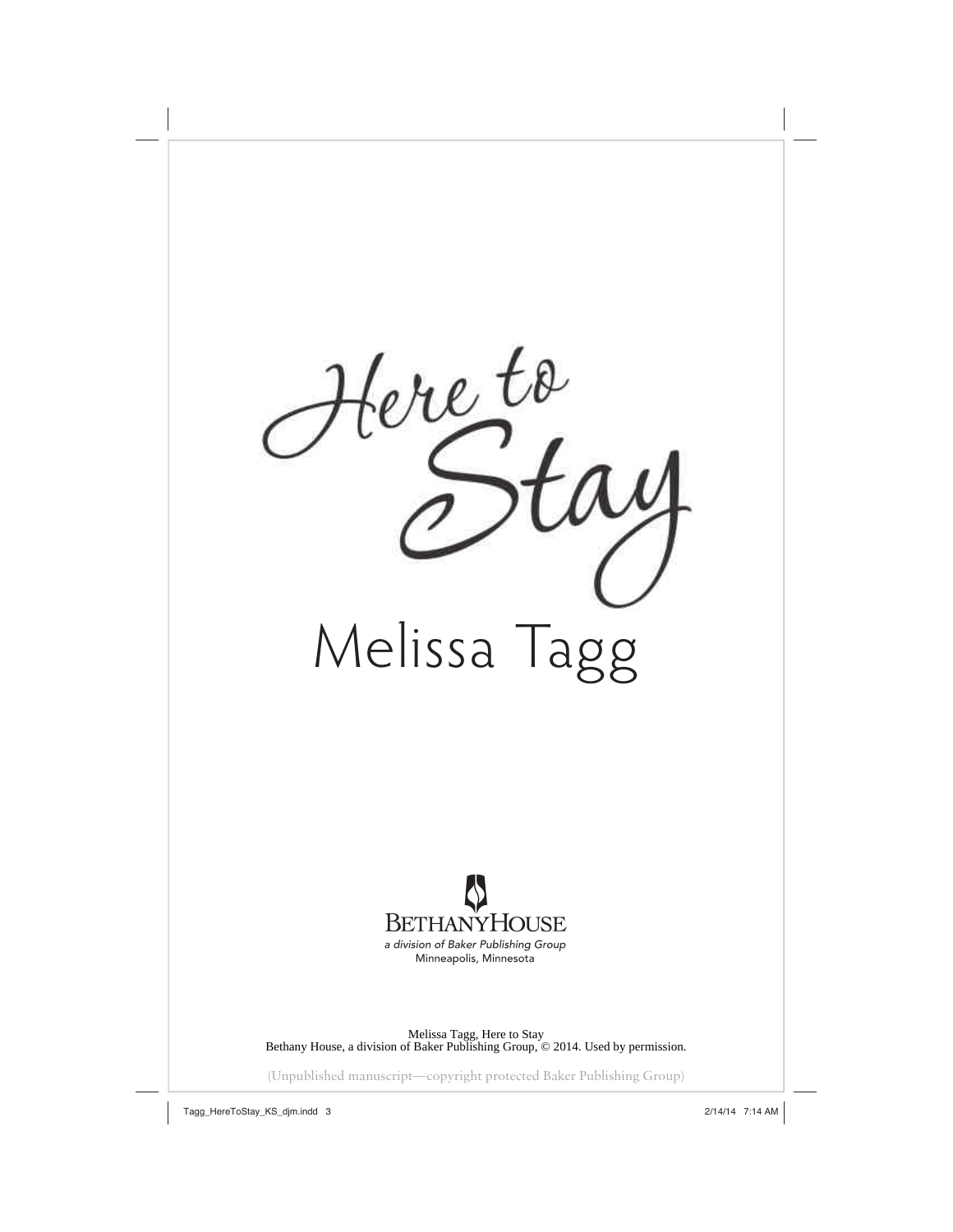© 2014 by Melissa Tagg

Published by Bethany House Publishers 11400 Hampshire Avenue South Bloomington, Minnesota 55438 www.bethanyhouse.com

Bethany House Publishers is a division of Baker Publishing Group, Grand Rapids, Michigan

Printed in the United States of America

All rights reserved. No part of this publication may be reproduced, stored in a retrieval system, or transmitted in any form or by any means—for example, electronic, photocopy, recording—without the prior written permission of the publisher. The only exception is brief quotations in printed reviews.

Library of Congress Cataloging-in-Publication Data

Tagg, Melissa.

Here to stay / Melissa Tagg. pages cm. Summary: "Whisper Shore, on Lake Michigan, will never be the same once Blake and Autumn join forces to revitalize tourism—but that may not be enough to convince Autumn to stay"— Provided by publisher. ISBN 978-0-7642-1133-1 (pbk.) 1. Tourism—Fiction. 2. Lake Michigan—Fiction. I. Title. PS3620.A343H47 2014 813' 6—dc23 2013047211

Scripture taken from the HOLY BIBLE, NEW INTERNATIONAL VERSION®. Copyright © 1973, 1978, 1984 Biblica. Used by permission of Zondervan. All rights reserved.

Scripture quotations are from *The Message* by Eugene H. Peterson, copyright © 1993, 1994, 1995, 2000, 2001, 2002. Used by permission of NavPress Publishing Group. All rights reserved.

This is a work of fiction. Names, characters, incidents, and dialogues are products of the author's imagination and are not to be construed as real. Any resemblance to actual events or persons, living or dead, is entirely coincidental.

Cover design by Jennifer Parker

Author represented by MacGregor Literary, Inc.

14 15 16 17 18 19 20 7 6 5 4 3 2 1

#### Melissa Tagg, Here to Stay Bethany House, a division of Baker Publishing Group, © 2014. Used by permission.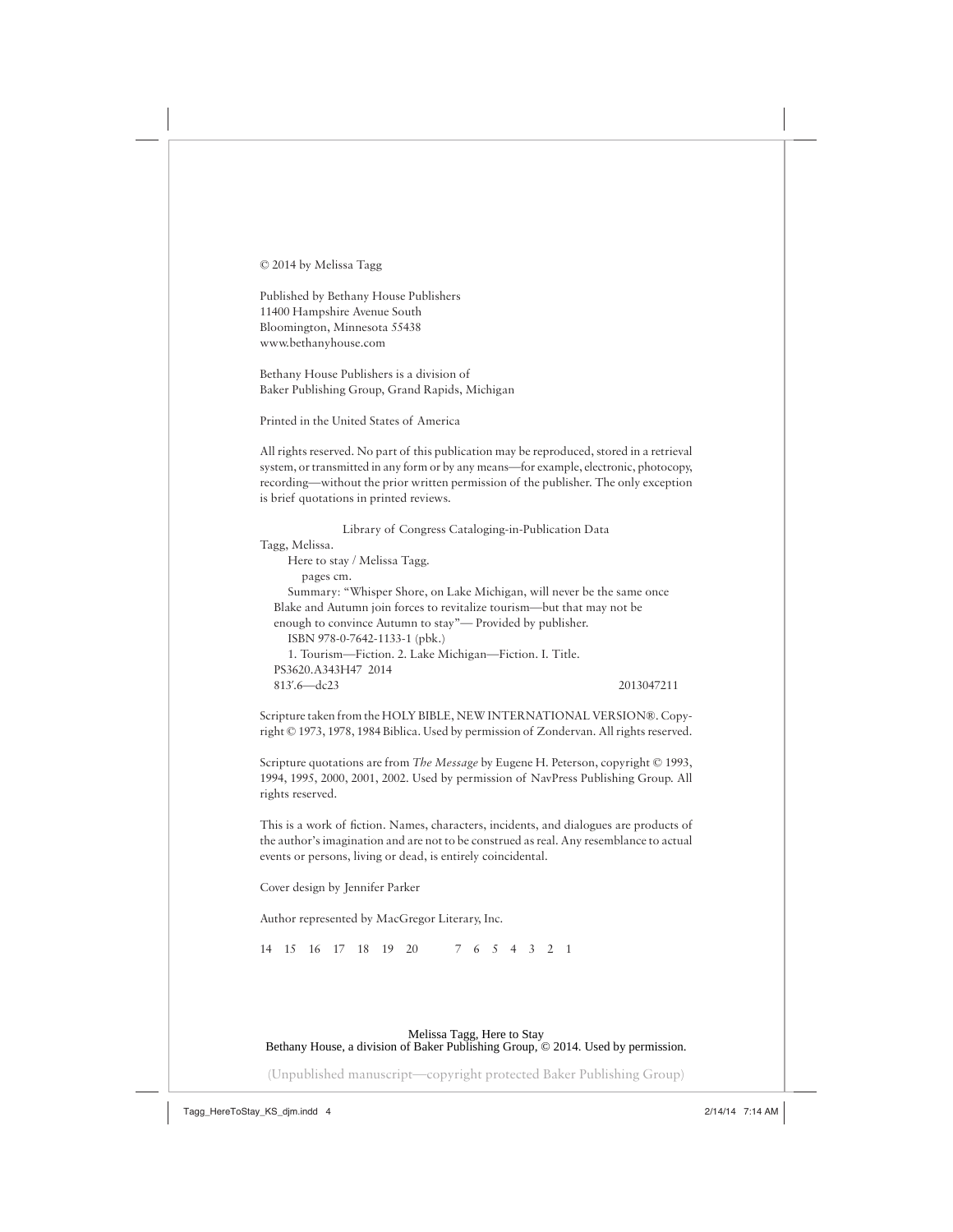To two of my favorite people in the world, my grandpa and grandma, Arnold and Jeane Flessner

Melissa Tagg, Here to Stay Bethany House, a division of Baker Publishing Group, © 2014. Used by permission.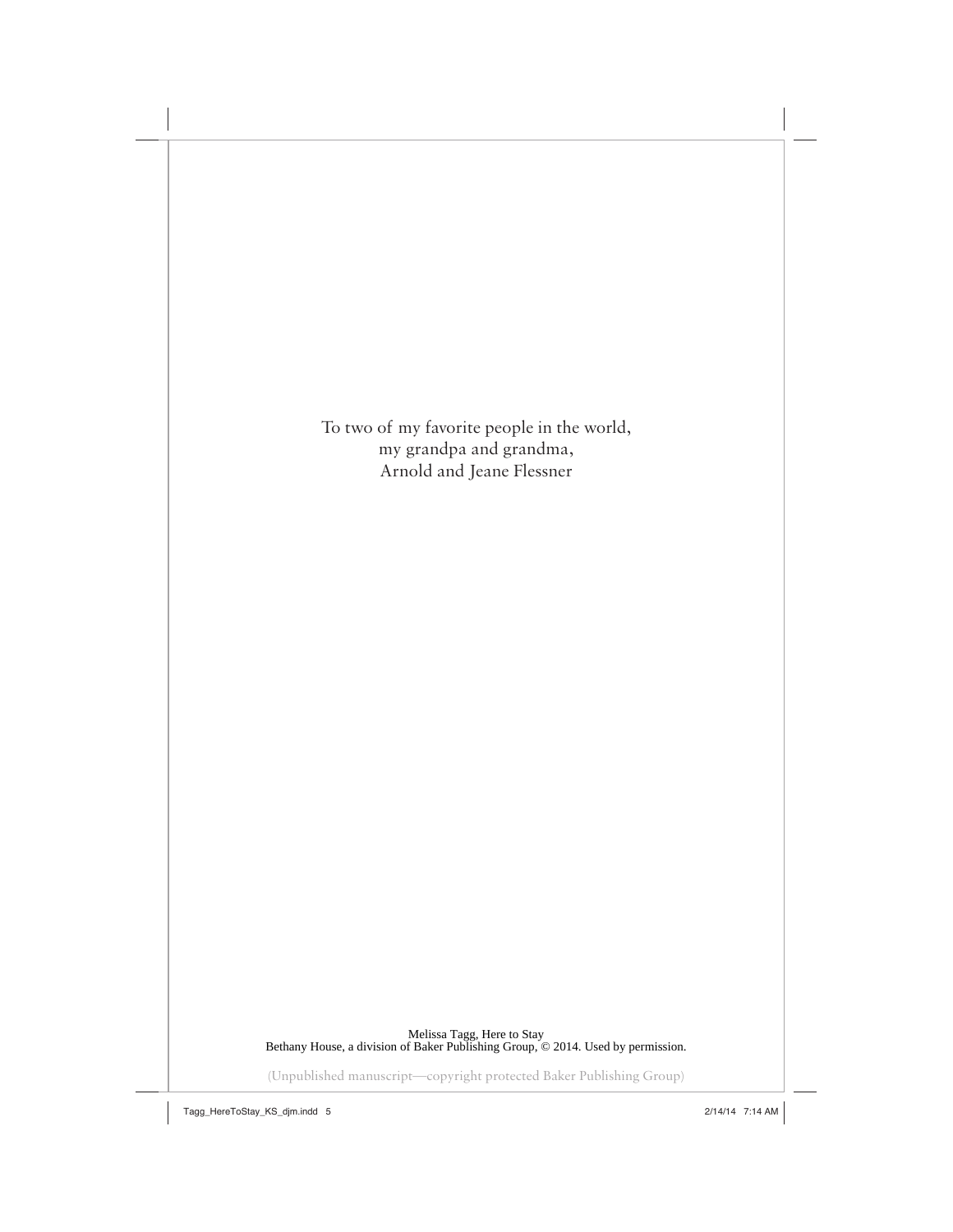Melissa Tagg, Here to Stay Bethany House, a division of Baker Publishing Group, © 2014. Used by permission.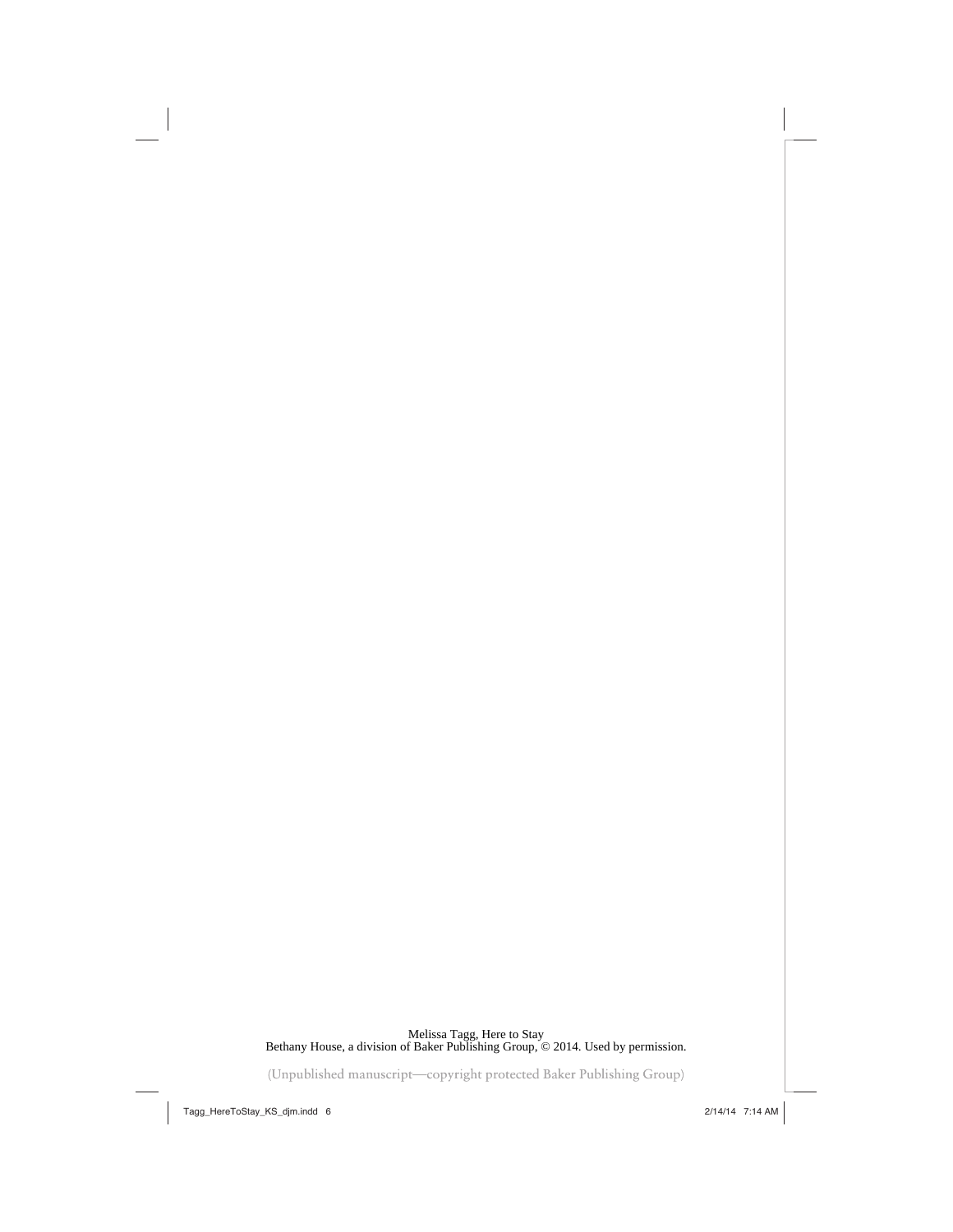f the letter—the one that could change everything—didn't arrive today, she'd stop hoping.

1

If the letter—the one that could change everything—didn't<br>arrive today, she'd stop hoping.<br>Autumn tucked a runaway strand of auburn hair be-<br>hind her ear and crept across the Kingsley Inn's rooftop on Autumn tucked a runaway strand of auburn hair beall fours, the dirty black slate tile smudging the knees of her jeans. Sun warmed the tile under her palms despite the late November chill and a lakeside breeze whispering over her face.

Tarping the roof's leaky spot probably would've been a job better saved for someone less queasy about heights. But she'd had to lay off their handyman months ago, which left her playing amateur fix-it girl. She probably looked ridiculous crawling across the roof, but hey, she'd gotten the job done.

Except . . . *Wait.* Autumn scanned the edges of the roof. Where was her ladder?

*Gone.* And it didn't take a genius to pinpoint the culprit. "I don't have time for this, Harry." Despite her muttered words, a smile tugged at her cheeks as she fished into her pocket for her phone. Twenty-eight wasn't too old to still appreciate a good prank.

Phone pressed to her ear, she took in her rooftop view while waiting for Harry to pick up. Beyond a span of parking lot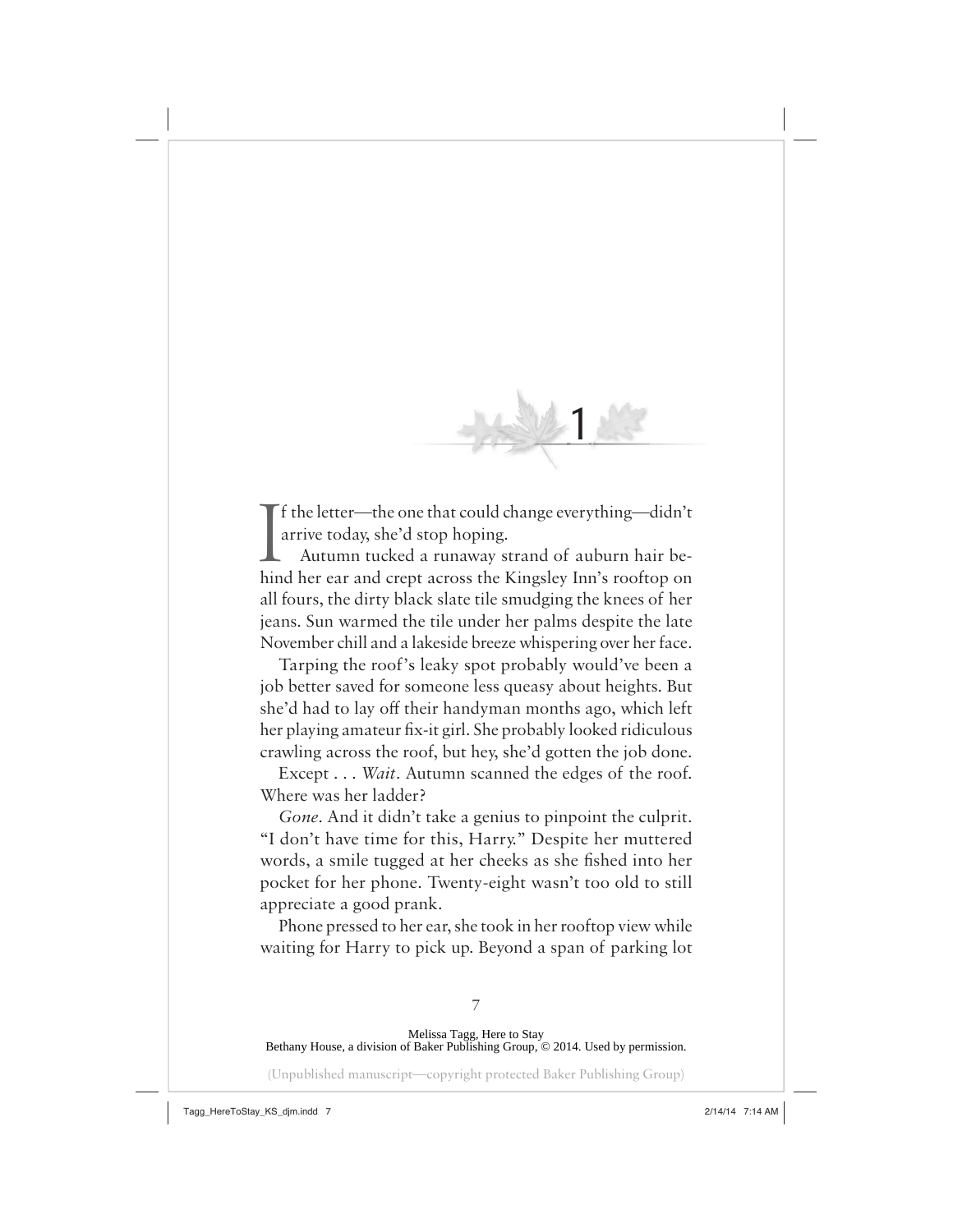and lawn, browning grass faded to a pale ribbon of beach, where the turquoise waters of Lake Michigan tussled with the shore.

She *was* getting impatient for word about the potential career move of a lifetime, but pretty Whisper Shore wasn't such a horrible place to linger.

If only she didn't feel as if she'd been lingering her whole life.

"Thank you for calling the Kingsley Inn. My name is Harrison. How may I—"

"Can it, Harry." Her focus snapped back to where her ladder should've been. "You can help me by returning my ladder." Her tone flat-lined, but she had to hand it to the deskman. He'd one-upped her but good.

"Ladder? Whatever are you talking about, Miss Kingsley?"

Ooh, she could just picture him two floors below, leaning against the lobby's mahogany check-in desk, all smug-like. *Weasel.* "Very funny. You should be on that show with the senior citizens who pull pranks."

"Are you calling me old?"

He did have twelve years on her. "Well, if the sweater vest fits . . . "

"And now you're making fun of my wardrobe. I hope you're prepared to sleep on that roof tonight."

Phone balanced between her ear and shoulder, she started crawling again . . . and reached the edge of the sloping roof just as the sound of car tires crackling over gravel carried upward. *Uh-oh.* Had her bride and groom arrived early for their appointment?

She swallowed, chalky dread clenching her throat. She'd been steeling herself for this meeting all week long. *Dylan Porter.* Suddenly the idea of staying up on the roof was all sorts of appealing.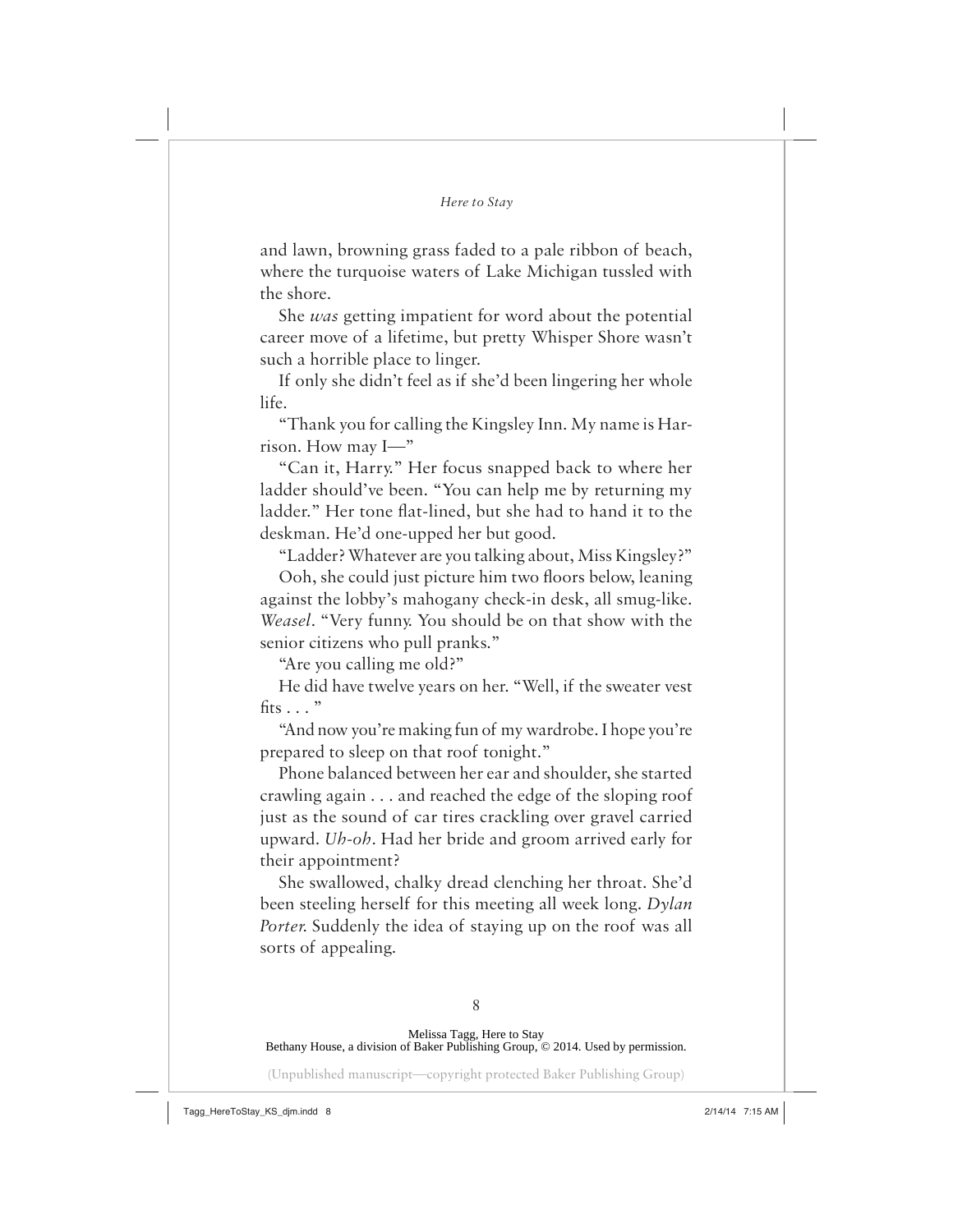*It's been three years. This doesn't have to be awkward.*

Yeah, then why the Tilt-A-Whirl case of nerves? "Come on, Harry, let me down. Pretty please?"

"Nineteen years you've known me, and you still can't get it right. Har-ri-son."

On another day she'd have thrown out a few more *Harry*s just to hear the man whine and threaten to quit like always. Of course, he'd never actually go through with it. Harry had been a fixture at the inn since Autumn's preteen years, landing in Whisper Shore when he'd decided to take a year off college. Sometime in the last decade and a half, he'd stopped talking about going back. His love for the inn nearly matched her own.

As, too, she suspected, did his fears about its future.

But the sound of a car door clinking shut kept her from teasing. Her fiancé awaited.

Scratch that. Ex-fiancé.

"All right. Harrison, Harrison, Harrison. Is that better?"

"Yes, Jan Brady, much better. Give me a sec, the other line is ringing."

 $"But"$ 

The phone clicked before she could finish. She squinted against cascading sunlight, its brightness along with the front lawn's massive cottonwood blocking her view of the parking lot's newest car. If that was Dylan and his replacement bride arriving early, no way did she want to be caught on the rooftop—windblown and in clothes too dingy for the Goodwill pile.

Autumn sucked in a cold breath and inched over to where the porch roof jutted out from the first floor. The drop wasn't so far. Maybe . . .

But the rattling of the metal ladder against the rain gutter conveniently interrupted that questionable plan.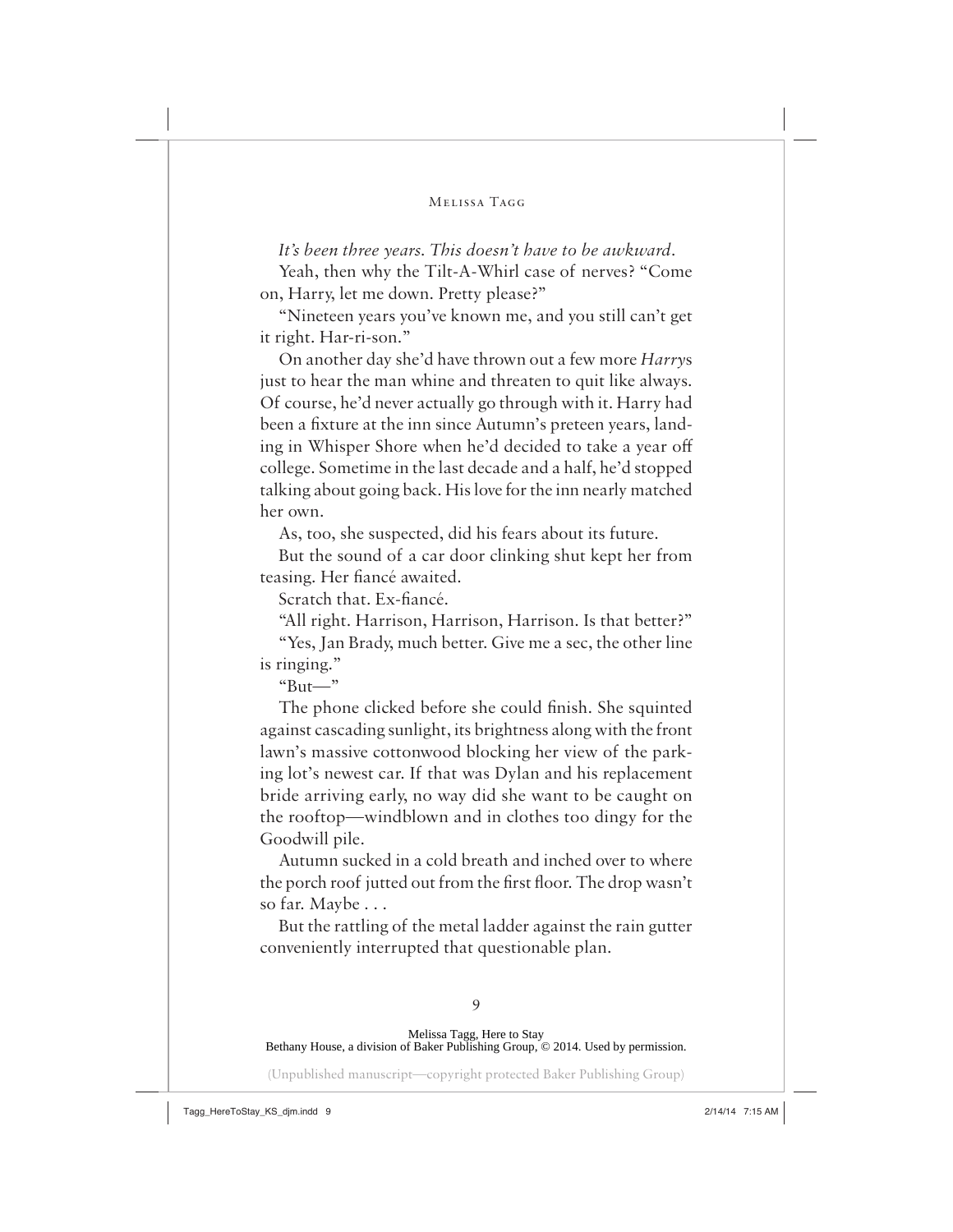"It's about time, Harry." Autumn dangled one foot over the edge, found her footing on the ladder rung, then the other. "Can you stall them while I change?" Moments later, her feet thudded to the ground and she turned.

Only it wasn't Harry standing to the side, steadying the ladder while a lawyerly tan trench coat whipped in the wind behind him.

"H-hey, Dylan." The greeting choked up her throat. Really, if ever there would've been a day to call in sick. "The ladder . . . you . . . thank you."

"Autumn Kingsley." Dylan's smile was as GQ-devastating as ever, and between the perfectly styled blond hair and his chiseled-as-a-statue's jaw, it certainly wasn't a surprise he'd found a new fiancée—only that it'd taken so long.

*Look who's talking.* She hadn't been on a date since Zach Dawson coaxed her into sharing his blanket at the Fourth of July picnic last summer, then proceeded to spill the entire contents of his paper plate on her. She'd sat there watching fireworks that were supposed to signal freedom, thinking surely the potato salad in her lap was just one more sign she needed to stop wasting time waiting for her life to start in Whisper Shore.

Dylan coughed.

"Um, sorry I'm dressed like this." She glanced at her tattered jeans. Easier than eye contact. "Figured I'd have enough time to change before you got here, but Harry thought it'd be funny to trap me on the roof."

Dylan's baritone chuckle poked at the tension hovering between them. "I thought you two would've run out of pranks by now."

"Well, apparently my creativity is waning. I went old school this morning—salted his tea."

"What were you doing on the roof anyway?"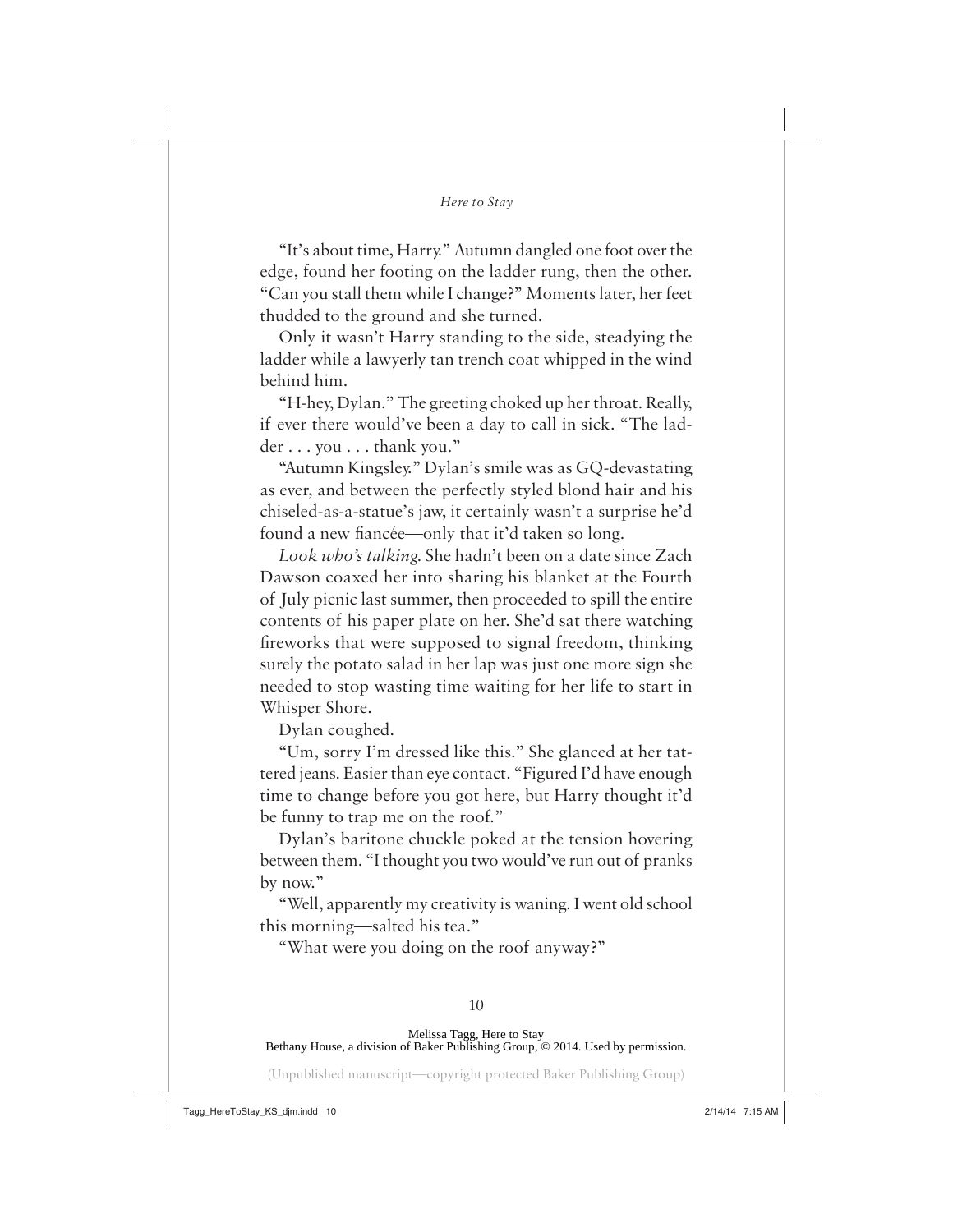Autumn plunged her hands into the pockets of her fleece jacket. It wouldn't do to get into the Kingsley Inn's current financial predicament. Dylan didn't need to know that with tourist season over they now had more empty rooms than full—that Autumn had already dipped into her own measly savings once this fall to pay the mortgage. And next month was looking even more dire. The whole thing was embarrassing.

Owning and managing the family inn may never have been her dream job, but even so . . . who wanted to fail? It's why booking this wedding reception was so important.

And why she held her breath every day when she checked the mailbox, yearning for the letter from the hotel in France. The one that could breathe life into the hope still lurking along under the surface, the hope that eventually life might hold something more. *Travel. Excitement. Adventure.*

"Autumn?"

"Sorry, yes?" She blinked, finally allowing herself to meet Dylan's eyes.

Oh, how she used to gush over those jade irises. But her fascination with Whisper Shore's most eligible bachelor had worn thin the longer they'd been together. The more he'd talked about settling down for the long haul, the more she'd ached for life outside the confines of her hometown.

Ironic, really. She was the one who longed to escape, but Dylan was the one who had gone off to Detroit, found himself a new life and a new bride, while Autumn was still . . . stuck.

"The roof. What were you doing up there?"

She shook her head, stray hair tickling her cheeks. "Just checking a to-do off the list. So, where's your fiancée? Mariah, is it?" First things first. She couldn't will the Paris hotel to hire her. But she could nail this reception reservation.

Only now Dylan was the one to look away. His focus landed on the inn.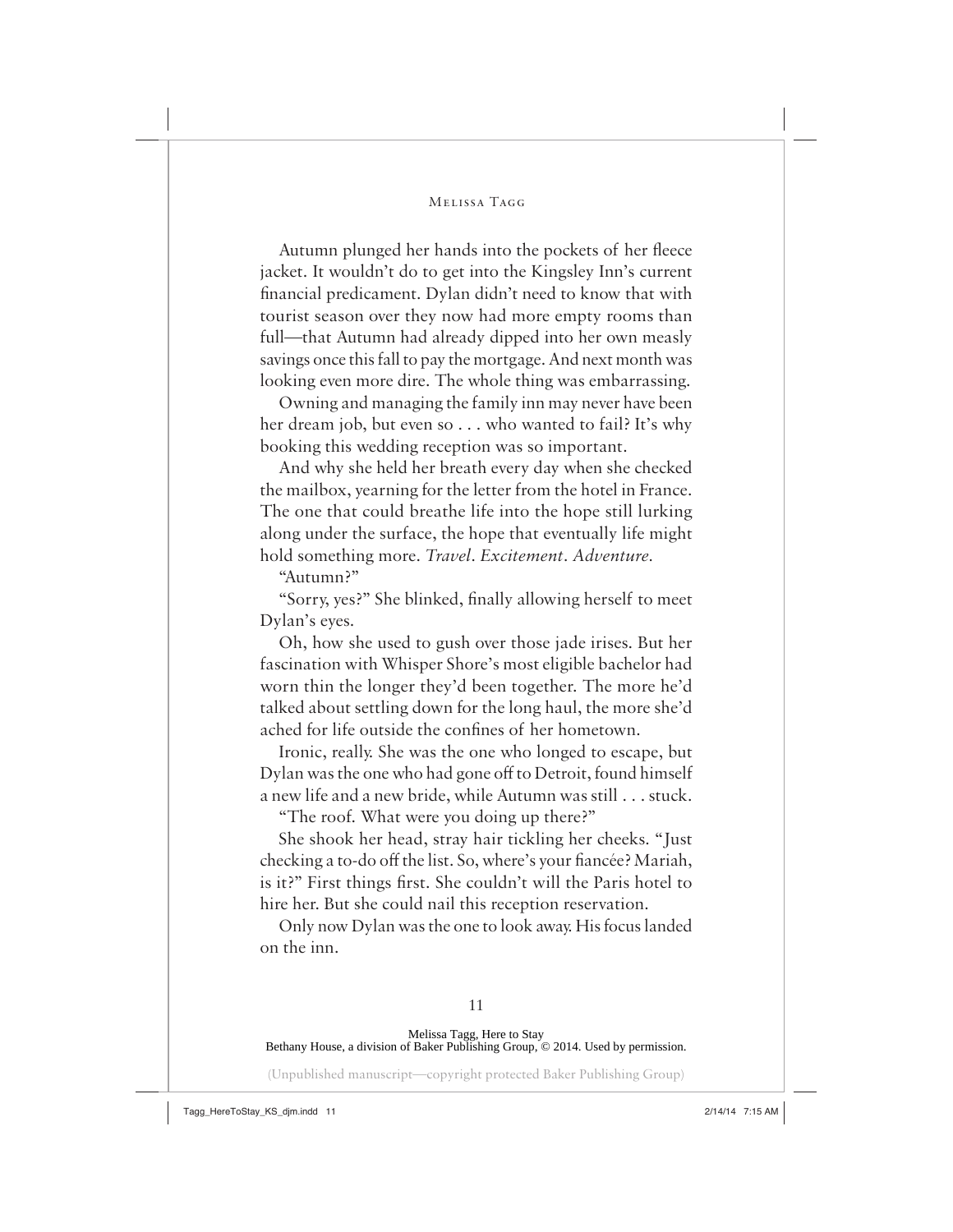And she couldn't help following his gaze. The inn used to be the glory of the surrounding shore, its sprawling wraparound porch reminiscent of a Southern plantation. Lattice crawled up one side, and the flowerboxes now filled with fall mums under gangly windows added a homey feel.

But did Dylan notice the way the late-afternoon light highlighted a web of cracks in the three-story building's pale yellow siding? Or how about the white shutters in desperate need of a good painting?

He looked back to Autumn. "Mariah . . . isn't coming."

Autumn nudged her chin into the high neck of her fleece. "Do we need to reschedule?"

"No. I already felt bad that we asked you to fit us in the day after Thanksgiving, and now . . . "

Dylan shifted his weight, and a knot of worry tangled through Autumn. *We need this.* Even if that letter finally came and said what she hoped, she still had a responsibility to keep the inn running. "Dylan, it's no problem to reschedule."

"No. I only came out tell you we don't need the appointment anymore." His expression softened, even if his tone didn't. "We won't be holding our reception here."

A testy gust of wind scraped over her cheeks, a dozen arguments jamming in her throat. Dylan had no way of knowing how much she'd counted on booking their reception. On the deposit that could've covered at least a couple repairs.

"Mariah wanted to get married in Whisper Shore since she doesn't have any family in Detroit, and I couldn't help bringing up this place. You have to understand, Autumn, I didn't think you'd still be here. I assumed someone else would be running it by now. After all, you said . . ."

His voice trailed as her own words on the day she'd returned his ring came back to her in snippets.

*"I have this dream . . ."*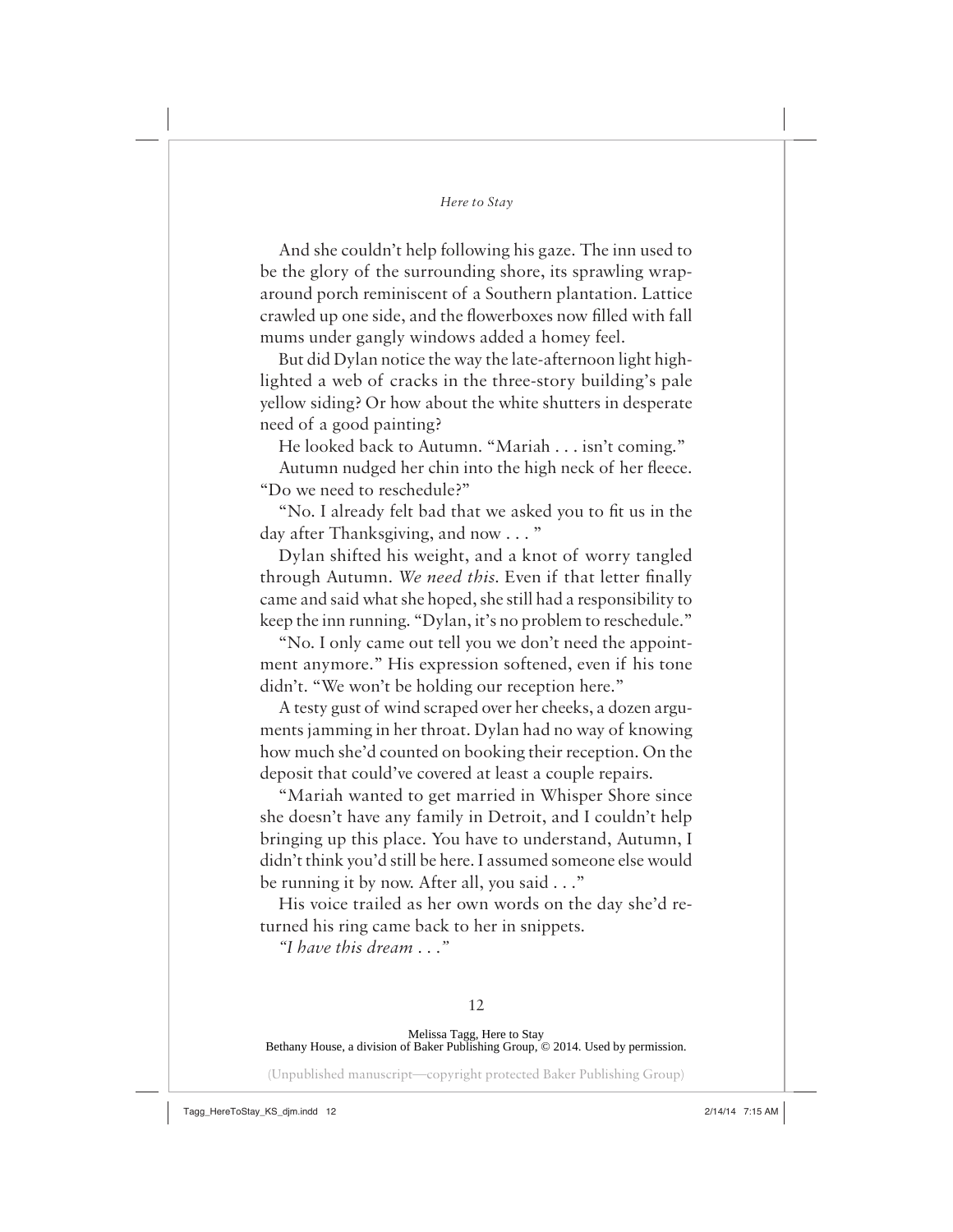*"If I don't feed this restless piece of me now, I'll regret it later. I know I will."*

# *"I'm sorry, Dylan."*

Though spoken years ago, the desire, her dreams, hadn't lost their weight. Circumstances had simply delayed them.

"I know what I said." A sigh dangled from her voice now. "But things changed, and—" her forced chuckle came out garbled and fake—"I'm still here."

"And Mariah doesn't like that. As soon as we got to town, well, you know how people talk here."

Oh yeah, she knew. Gossip made its way from the town a mile down the shore to her lakeside inn with lightning speed.

"I tried to talk Mariah into at least coming out to see the place. But then she caught a glimpse of the Hunziker Hotel."

Her jaw pinched as the unwelcome image of their main competitor's pristine building arose. Small-town charm on the outside, sleek and modern amenities galore on the inside.

Autumn's spirits slumped as the front door banged open and footsteps sounded on the whitewashed porch boards. Harry to the rescue, probably. A little late for that.

"Autumn, you'll never guess who just reserved a room in December." Harry's voice tapered off as he came up beside her, his skinny basketball player frame towering over her. "Dylan," he said, greeting stiff and maybe even a little protective. Sweet and brotherly, if unnecessary.

"Hi, Harry. Anyway, I'm really sorry, Autumn. Mariah knows what she wants. And . . . well . . ." He shrugged. "She was gung ho to check out the Hunziker Hotel tonight, but their staff is all busy with the welcome home party for the mayor's son, and—"

This time she couldn't hide her flinch. "Wait, what?"

Dylan buttoned his coat. "Some party at Mayor Hunziker's house."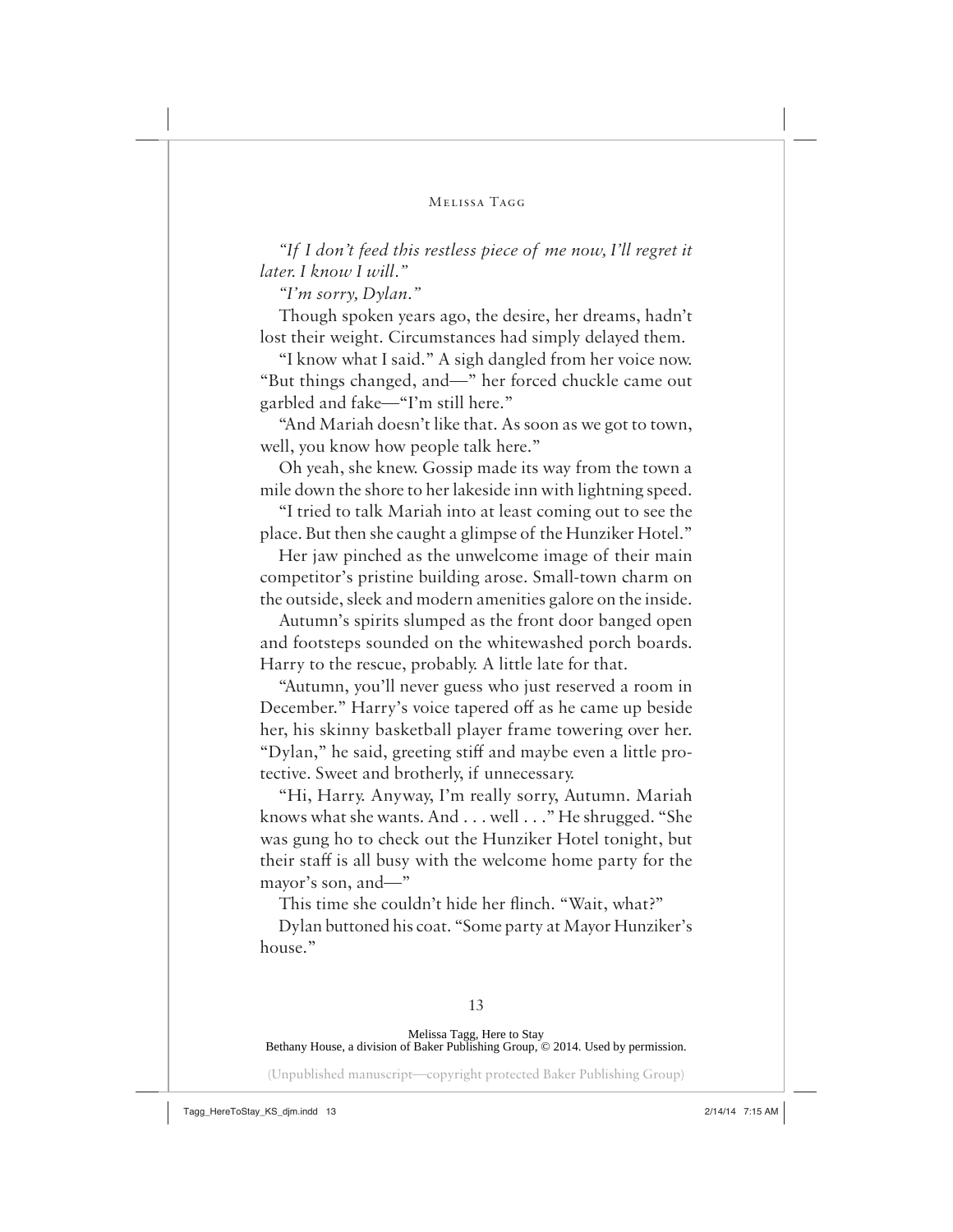"The mayor's son?" Harry asked. "Who . . . ?"

Autumn folded her arms, fingers clenched, as a hundred memories of her sister's pained eyes scraped through her mind. "Dylan's talking about Blake, the younger son. You know, the one who's been in all the headlines, with Miranda Woodruff." Her answer fluttered like a lone leaf clinging to a naked tree.

As if she'd needed one more reason to leave Whisper Shore. Blake Hunziker had finally come home.

After more than half a decade playing adventurous nomad, was it pathetic that coming home felt like the bravest thing Blake Hunziker had ever done?

Blake turned his car onto Cedar Lane. The years away might've reshaped him, but it hadn't changed this street. It was the same as ever. Bony trees casting craggy shadows in the early evening dim. Brick houses rising from expansive lawns, manicured hedges walling each property. The ashy scent of someone burning leaves.

"All right, Kevin. This is it. Last house on the right."

The mutt in the passenger seat only tipped his head, his straggly brown-and-white hair flopping over his eyes.

"Dude, you need a haircut more than I do." It'd be a miracle if his mother allowed the dog in the house. But Blake hadn't been able to leave the mangy animal where he'd found him, stranded along the highway a good fifty miles from Whisper Shore—skinny and limping. He'd stopped by a couple vet's offices along the way, leaving his contact information in case the owners turned up.

Which had been a pretty good procrastination effort if he did say so himself.

Blake parked in his parents' driveway, exited, and rounded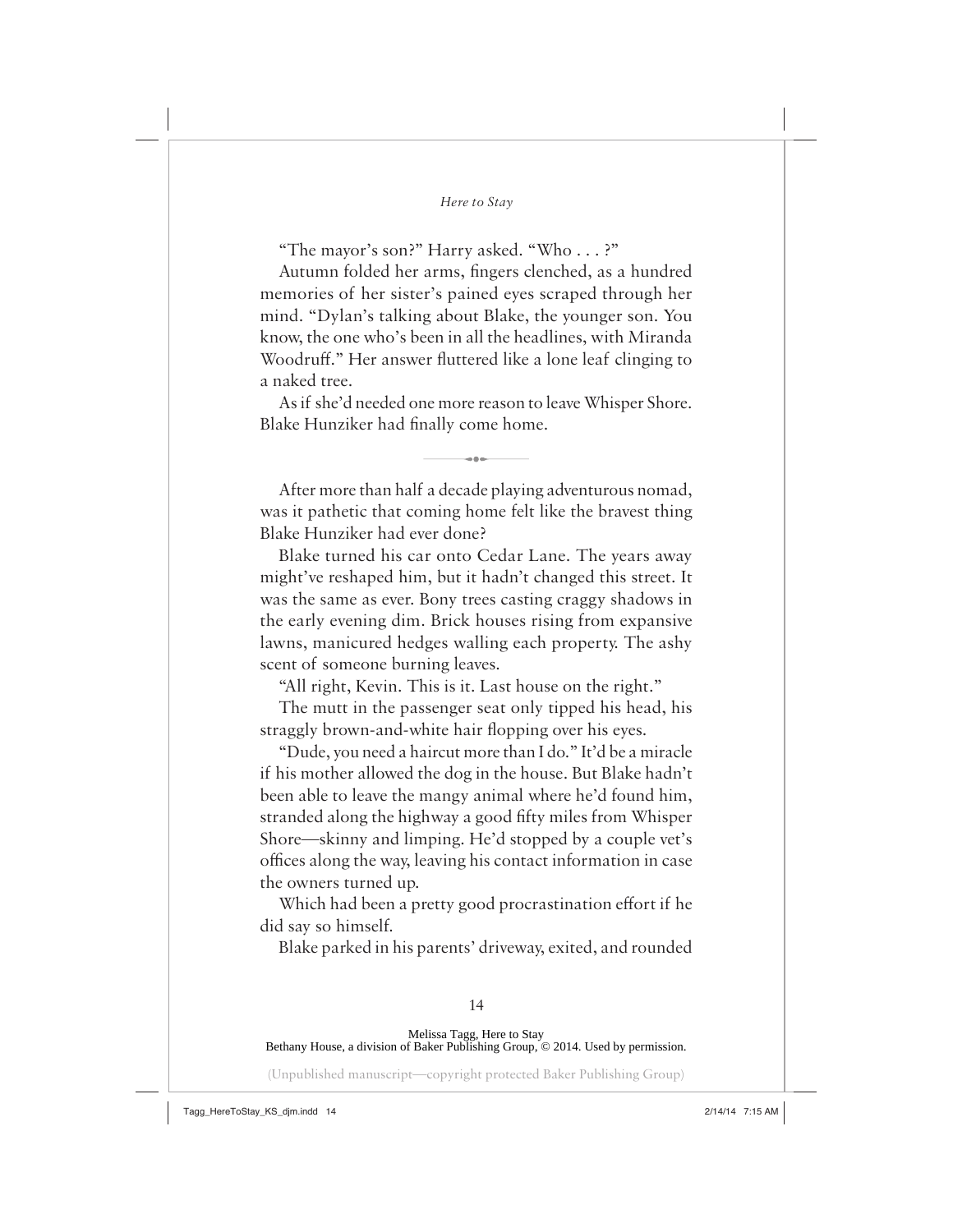the vehicle. He jabbed one arm into the open trunk of his inherited cherry red Firebird—would it never stop feeling like Ryan's car?—and pulled out his duffel bag, the one that had seen more airports than he could count. He slung it over his shoulder, closed the trunk, and moved to the passenger door.

"Okay, Kev, you get to hang out here for a little while. Just until I see how this is going to go down." He unrolled the window a bit to provide Kevin some air and turned, hesitant resolution thudding through him as he covered the distance to his parents' front door, behind which he'd probably find his father's steely eyes and his mother's disappointed frown.

Because surely they'd seen the interviews when they returned from their international vacation. The tabloid covers. Headlines. *TV Host's Husband Exposed As a Fraud.*

Yep, he may only have been back in the States himself for a few months, but it had been . . . an eventful few months.

A restless wind whooshed over his skin as he reached the door. The hair curling out from under his stocking cap tickled the back of his neck. Was it just him, or was the lion's head doorknocker glaring at him? Like it, too, was angry at Blake for skipping town and taking so long to make his "triumphant" return.

*Well, I'm here now, Aslan.*

No roar in reply, only the sound of Blake's knock puncturing the quiet. And his heart performing a Riverdance routine. He shifted as he waited, his duffel bag jostling against his thigh. Another knock. Another impatient shuffle of his sandal-clad feet.

*Note to self: November. Cold. Shoes.* Finally he shrugged, grasped the doorknob, and pushed his way in.

And then stopped two steps into the house, greeted only by the dark marble-floored entryway. What little sun lingered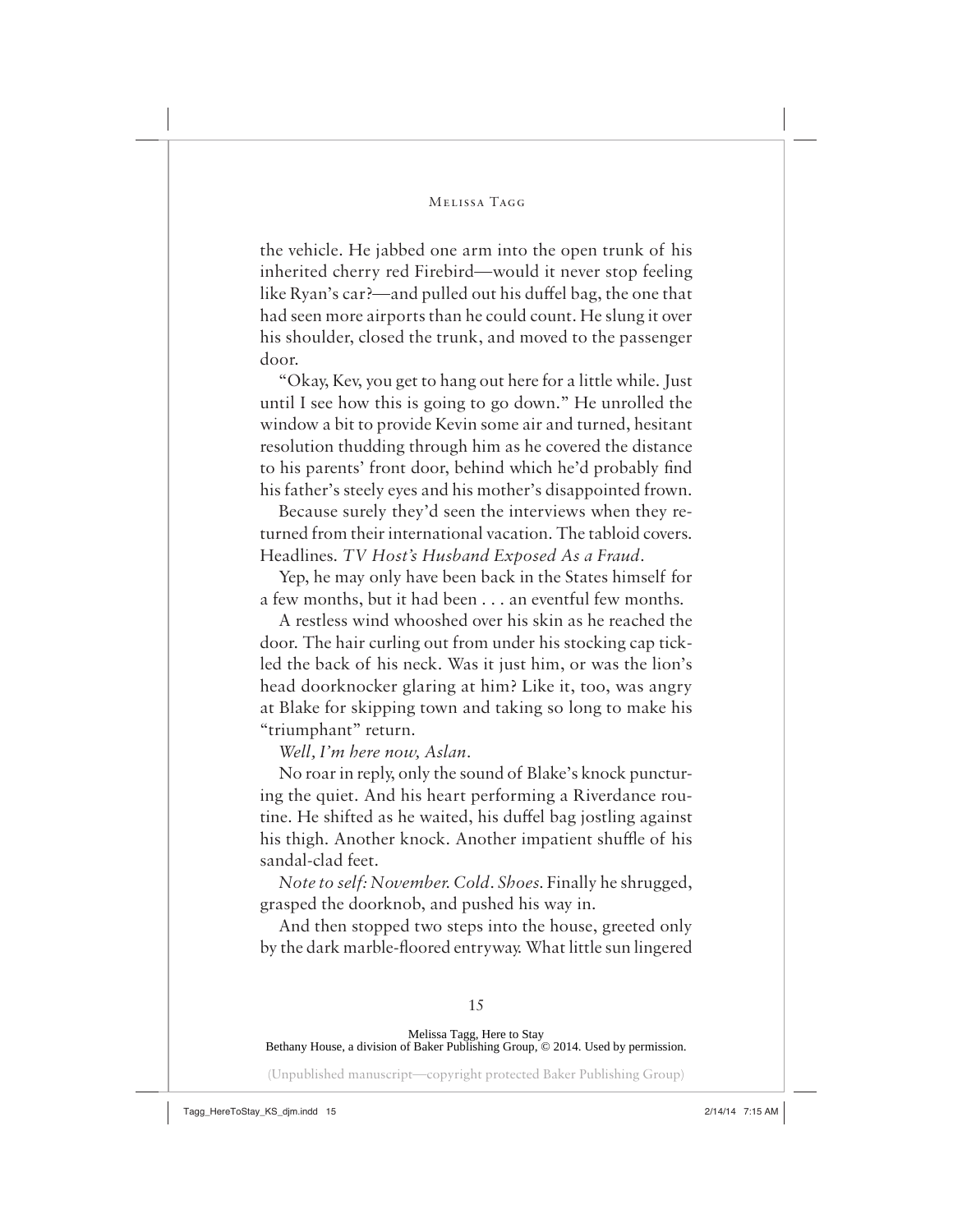outside the front door did him no good. Someone had drawn the curtains.

Okay, pause. He *had* called to tell them he was arriving today, right? His mother had answered. Said they were home from their African safari. He hadn't hallucinated that whole conversation, had he? Did they really care so little that he was finally coming home?

"Hello?" He croaked the word, and his bag thudded to the floor. "Helloooo." Singsong this time, sounding like the kid he used to be and not the almost-thirty-year-old playing reluctant prodigal.

A creak. A whisper. And before Blake could make a move, the lights came to life and people, so many people, erupted into cheers, spilling into the entryway from the dining room to the right. His gaze hooked on the *Welcome Home* banner hanging from the base of the second-floor balcony.

And Mom and Dad, standing in the center of the room. Smiling like . . .

Like he hadn't once destroyed their world and then from it, disappeared.

"Whoa." It came out an awed whisper as someone hit the stereo—smooth Miles Davis, his father's favorite. Hands patted his back, chatter sprinkling the room as the party fanned out.

"Son."

Linus Hunziker stepped forward. His linebacker frame had slimmed since Blake saw him last. The silver that once streaked his temples now covered his head. And when had his father traded in his classic leather shoes for something out of an orthopedic catalogue?

Blake met his father's eyes.

The lines etched around Dad's mouth deepened as he grinned and grasped Blake's hand. "Don't ask. Someday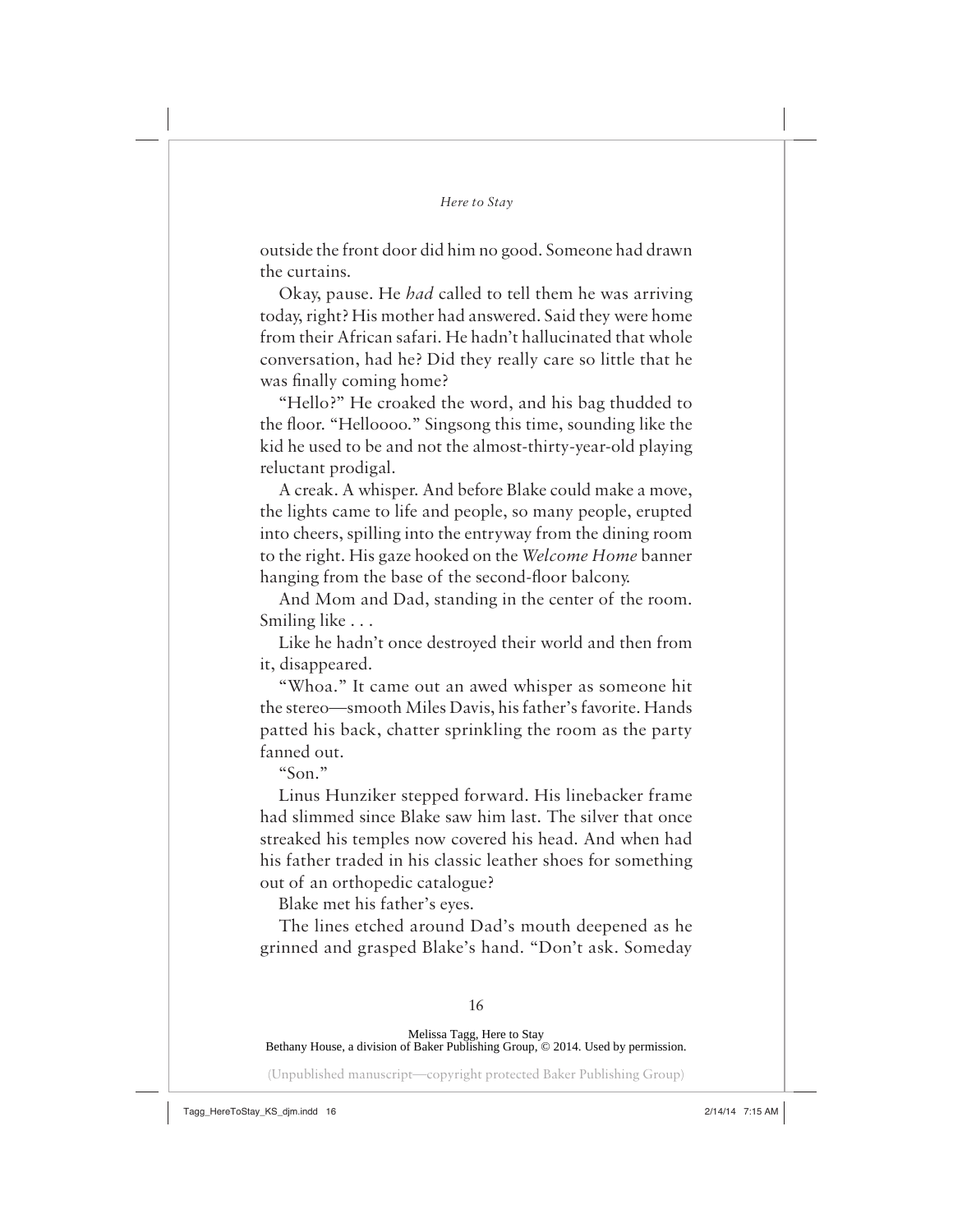you, too, will fall prey to a bossy podiatrist." The handshake turned into a full-blown hug.

Blake stepped back, numb disbelief finally wearing off. "I can't believe . . ."

Mom squeezed in then, nudging Dad out of the way and throwing her arms around Blake's neck. Almost laughably diminutive compared to Linus, Francie Hunziker barely came up to her son's shoulder. Though small, his mother had a fierce side to her. One flash of her brown-almost-black eyes and she'd been able to silence her sons at their wildest. "Hey, Mom," he said over her head.

Dad wound his arm around Mom's shoulders when she moved to his side. Blake pulled the hat from his head, raked his fingers through his shaggy hair—a self-conscious move. He'd expected anger. Maybe tears from his mother. If not because of his disappearance after his brother's funeral, then at least because of his latest stunt. The one that landed him on TV and made his name a household laughingstock.

This . . . happiness? So not in his crystal ball.

Miles faded into a hush, replaced by the brass of Sinatra's "Come Fly With Me." Someone, maybe one of his father's employees, clapped his palm on Blake's shoulder as he scooted past, aiming for the buffet table edged against the base of the open staircase. "Welcome home, Blaze."

His father chuckled at the use of Blake's nickname—the result of one too many accidental fires over the years. The sparklers. The metal travel mug in the microwave.

"I don't get it," he finally sputtered. "I thought—"

"Whatever you thought, let it go. Your mother and I couldn't be happier you're home. Lose the duffel and enjoy your party."

So many questions somersaulted through his brain. Didn't they wonder where he'd been all this time? Why he'd finally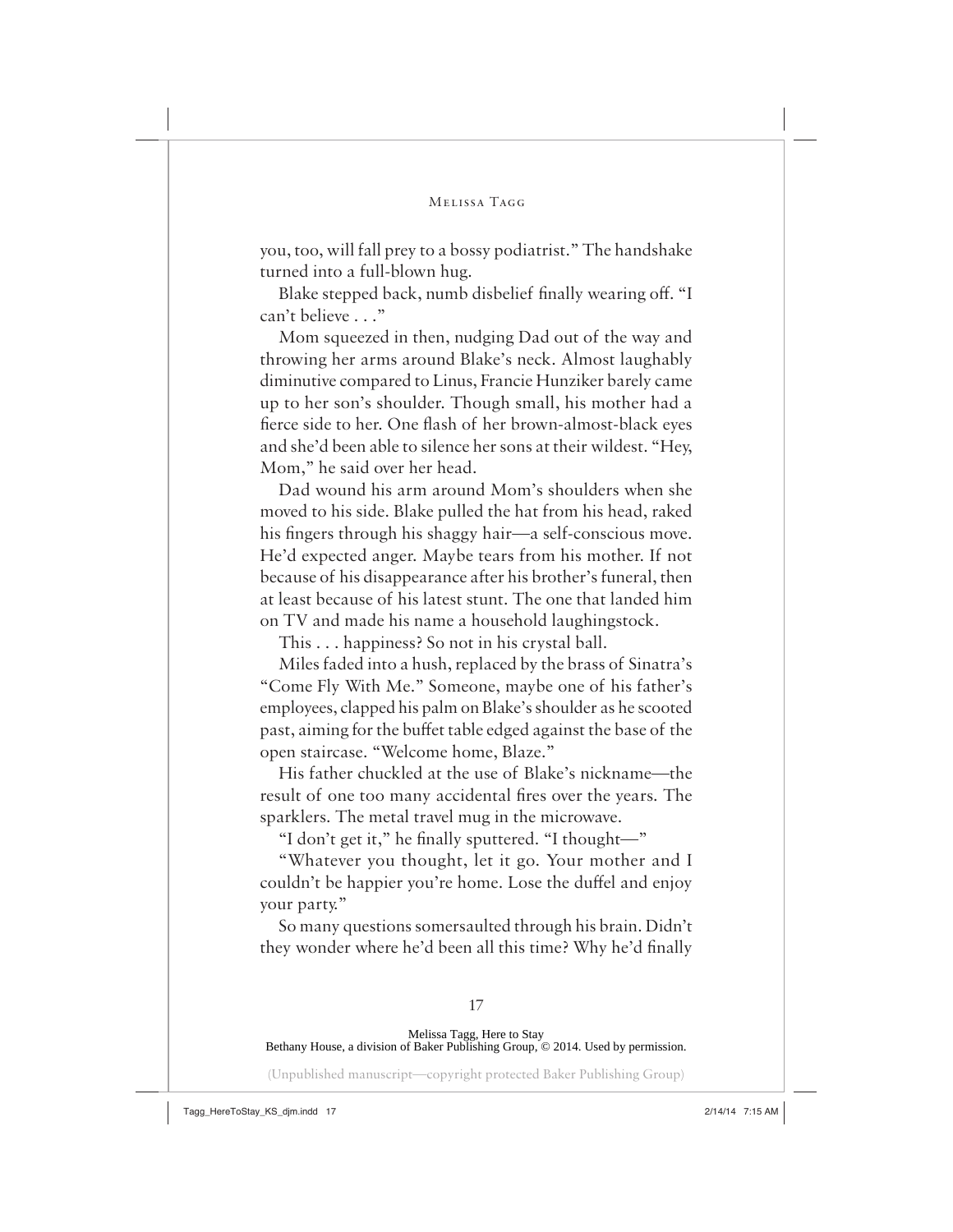come home? What had possessed him to agree to last month's celebrity charade? Emotions—too many to name—pressed in as this place, so familiar and forgotten all at once, blurred Blake's mental vision.

Home. Ryan. And Frank Sinatra telling him to fly.

"Want something to eat?" Mom's voice cut in.

His stomach rumbled at the thought of food. He glanced down at his holey jeans. "I should run upstairs and change first."

Linus reached for the duffel and placed it over Blake's shoulder. "Hurry down."

Blake nodded, then wove through the crowd, returning greetings and smiles. He took the stairs two at a time to the second floor, his sandals flopping against each step.

Music and voices faded as he walked past the doorways to the room he'd called his own for the first eighteen years of his life. Twenty-two if he included the summers he'd spent at home between college semesters.

On a different night he might've trailed to a stop outside Ryan's door, let a rush of memories whisper over him—maybe even wished for a ghost of the older brother he still missed.

But something had changed the moment the lights flickered on downstairs, when he'd heard pride instead of punishment in his father's voice. Reluctance morphed into pulsing determination.

In his old room, posters and basketball trophies had been replaced with generic prints and whatever knickknacks Mom must've tired of seeing elsewhere. He pulled a pair of wrinkled khakis from his bag. A white collared shirt, too. Closest he had to dressy.

Maybe this whole not-living-out-of-a-duffel thing would stick.

Maybe he could finally be the son his parents had lost.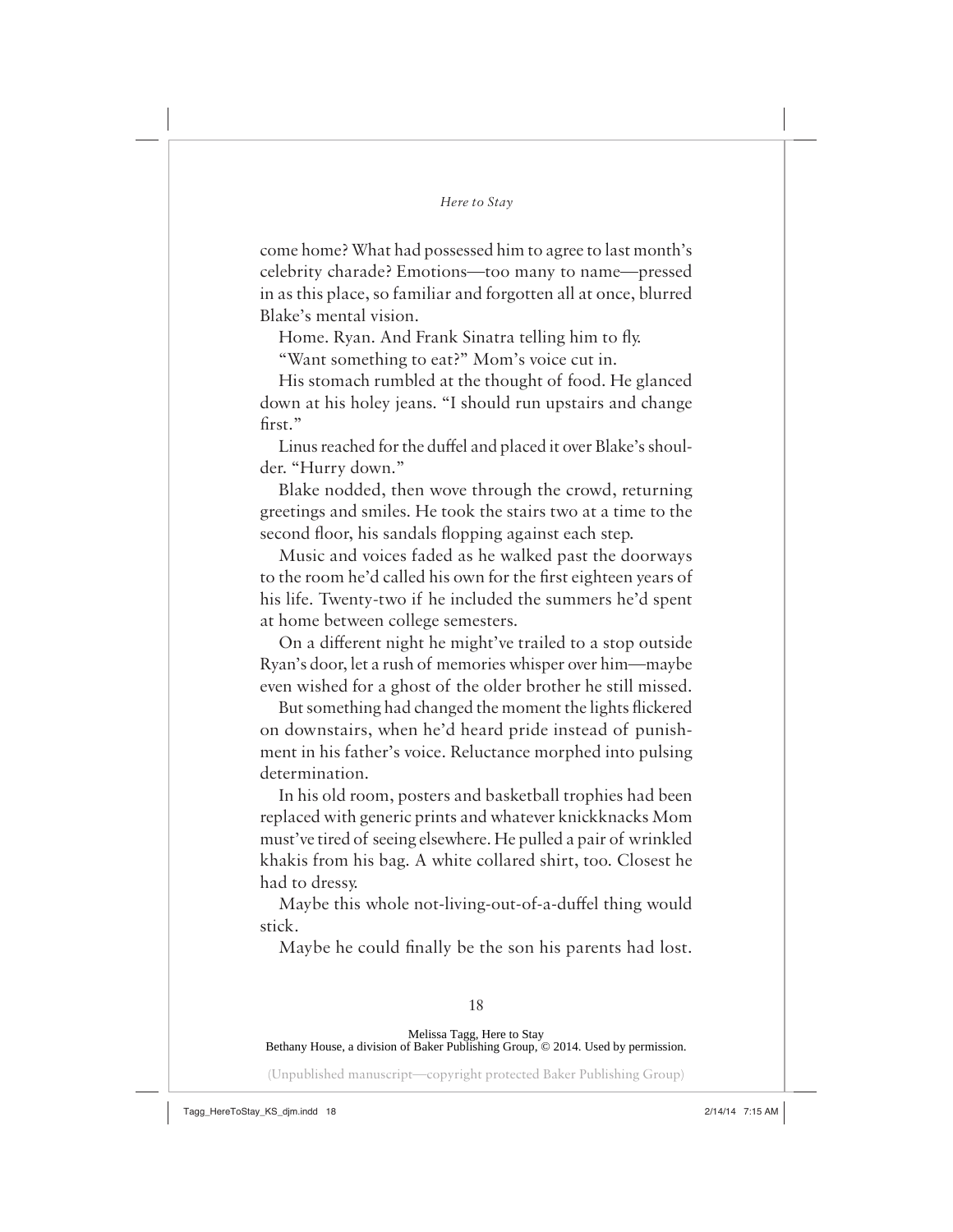The man Ryan would've been. Work at Dad's hotel, settle down. Meet the right girl—as in, not a celebrity, not a fake relationship.

Not that pretending to be a DIY celebrity's husband hadn't had its fun moments. He'd agreed to the crazy scheme solely to help Randi Woodruff attempt to save her television show, *From the Ground Up*. And honestly, it'd been pretty cool watching her pick up the pieces when the lie of a life she'd built for herself came crashing down.

She'd changed. Found love, the real thing. And faith. Most of that didn't make it into the tabloids, though. And now, almost a month after moving out of Randi's home, the whole thing felt a little like a dream. Well, except for the lingering swirl of media interest—which he'd mostly managed to dodge during the past couple weeks.

But what if he could find the same things Randi had—new life, freedom from the past, the kind of identity he could be proud of rather than a reputation shadowed in shame? It was that hope that'd prodded him home even when worry about his family's—the whole town's—reception crept in.

Blake traded in his sandals for a pair of leather shoes he found in the closet and soon after descended the staircase. The chandelier overhead cast a whitish yellow glow over the heads of his parents' guests. What were the chances they'd invited anyone under fifty-five?

The clink of silverware against glass stopped him at the bottom of the stairs. Dad lifted his arms to quiet the attendees. "All right, as everyone can see, my son has rejoined the party." His father motioned to him. "Come over here, Blake."

But Kevin was still in the car. He'd hoped to slip out and free the dog. Blake rubbed one hand over his stubblecovered chin, catching the look of anticipation in Dad's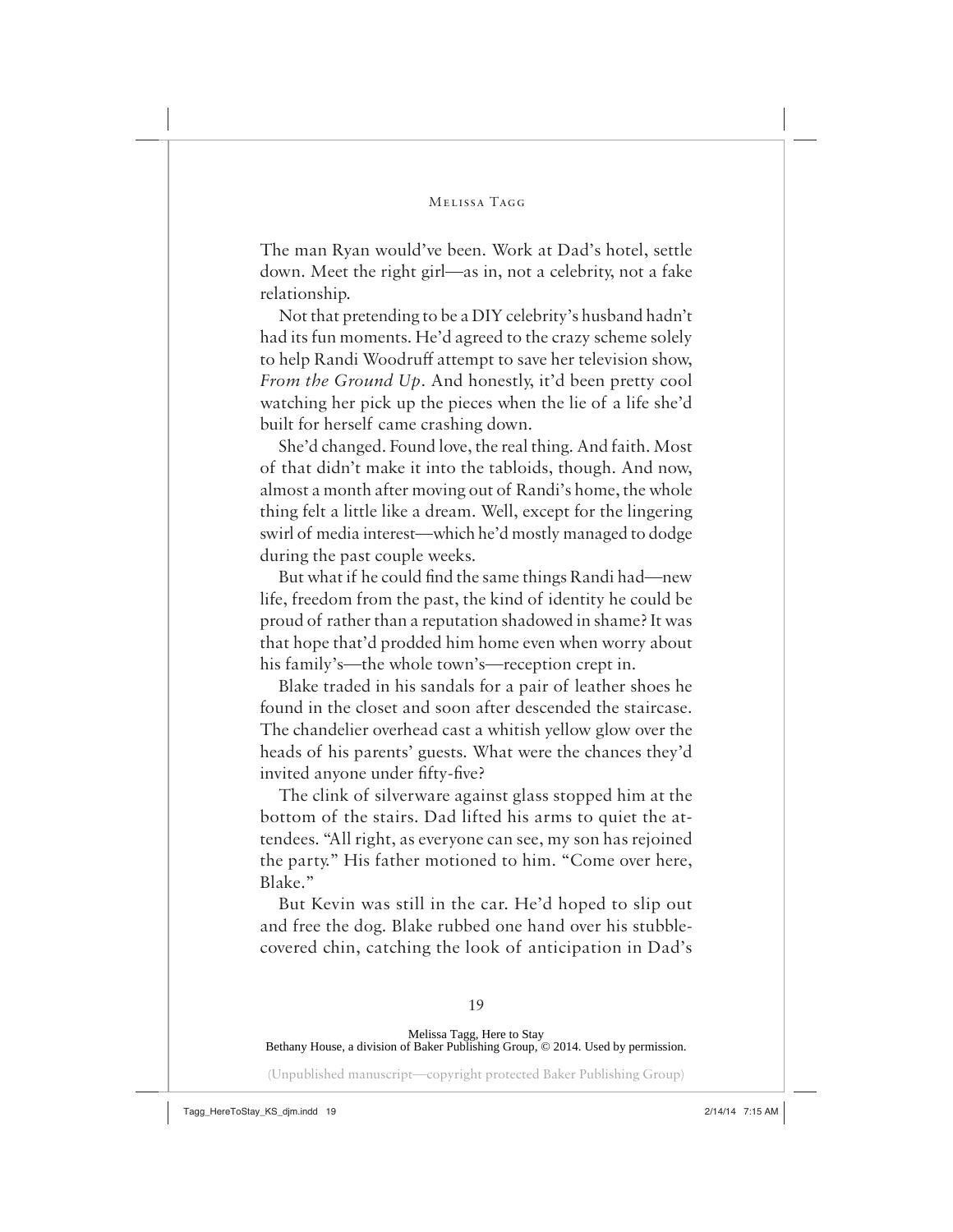eyes. Kevin could wait a few more minutes. He moved to his father's eyes.

"Most of you know Blake has spent a fair amount of time traveling. For a while he led excursions in the Rockies. Then for the past five years he's globe-trotted so much, *Lonely Planet* should hire him. You've probably also heard about his more recent, um, exploits."

Dad paused to allow a sprinkle of polite laughter.

"Blake's an adventurer. And while Francie and I might have appreciated a few more postcards over the years"—Dad gave Blake a pointed look—"we're overjoyed at his return. So I'd like to present him with a gift. Delaney?"

As in Ike Delaney, Blake's old flight instructor?

Dread wormed its way under Blake's skin as Ike moved to the center of the room, something jingling in his hands. The pilot's smile—friendly, exuberant—jarred Blake's confidence. *No, Dad didn't . . .*

"The keys to your Cessna 206. A six-seater with a custom paint job. Took the liberty of naming it*: The Blaze."*

Chuckles spread through the room as Ike pressed the keys into Blake's hand.

"Now, this isn't a toy. It comes complete with a job offer private pilot for the hotel, providing air shuttle for our highend guests."

His father continued his speech, all gusto, no notice of Blake's heavy breaths. His fingers curled around the keys, metal digging into his palms.

He couldn't make out Dad's words, heard only the roar of wind from an open airplane door. The hum and growl of the engine. Panicked words from his brother's best friend. And his own silent prayers as he scanned the skies from the cockpit, knuckles white on the controls, begging God to let him be wrong. . . .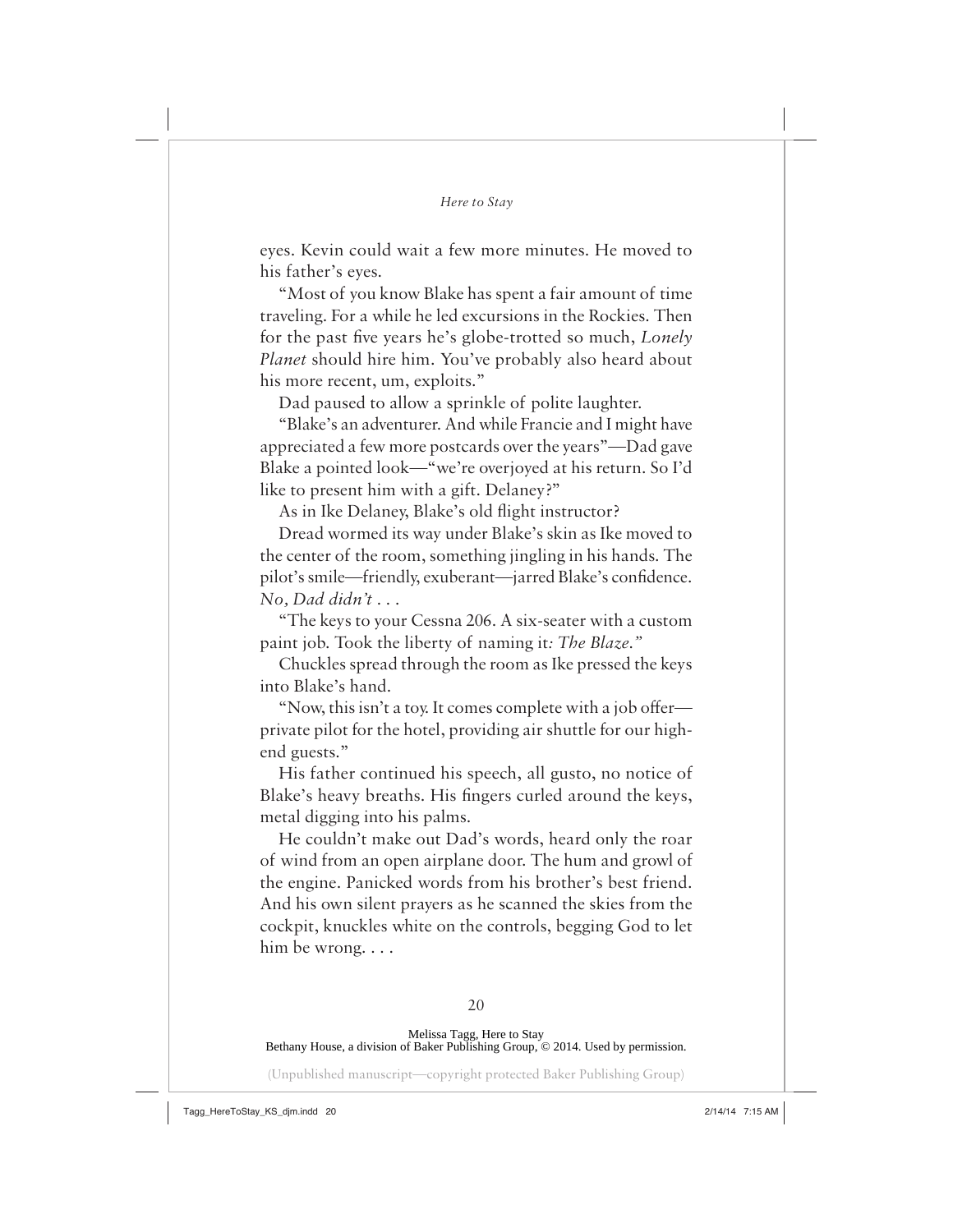Nothing.

A slap on his back yanked him back to his parents' home. His father's voice. "Well, Blake, what do you have to say?"

She'd shrug it off. Dylan's cancellation. Blake's return. Just shrug it all off.

From the inn's front porch, Autumn watched Dylan's Lexus motor down the lane toward the road that would lead him south to town and out of sight. So they wouldn't be hosting their wedding reception here. So what.

She turned, jiggling the front door's finicky handle and hefting open the massive door. "So we won't be getting a new storm door anytime soon—that's what." Or new siding. Or fixing the cracks in the dining room ceiling.

From the check-in desk, Harry waved her over as soon as she tripped into the lobby. He'd zipped back inside earlier when they'd heard the phone ringing, leaving Autumn to say her awkward good-bye to Dylan.

A wash of orange sunset spilled through long windows, painting mint-green walls bold and glinting over the waisthigh wood wainscoting. The lobby was flanked by a fireside sitting room on one side and the dining room on the other. A wide, open staircase divided the lobby.

Harry gestured again, phone propped against his ear. *Right.* He'd said something about a reservation.

"No, we don't have an indoor pool, but—" Harry offered her a helpless shrug as the person on the other end of the line started talking again.

See, this is why they kept losing guests to the Hunziker Hotel. Because apparently a spectacular view of Lake Michigan couldn't compete with the downtown hotel's spa and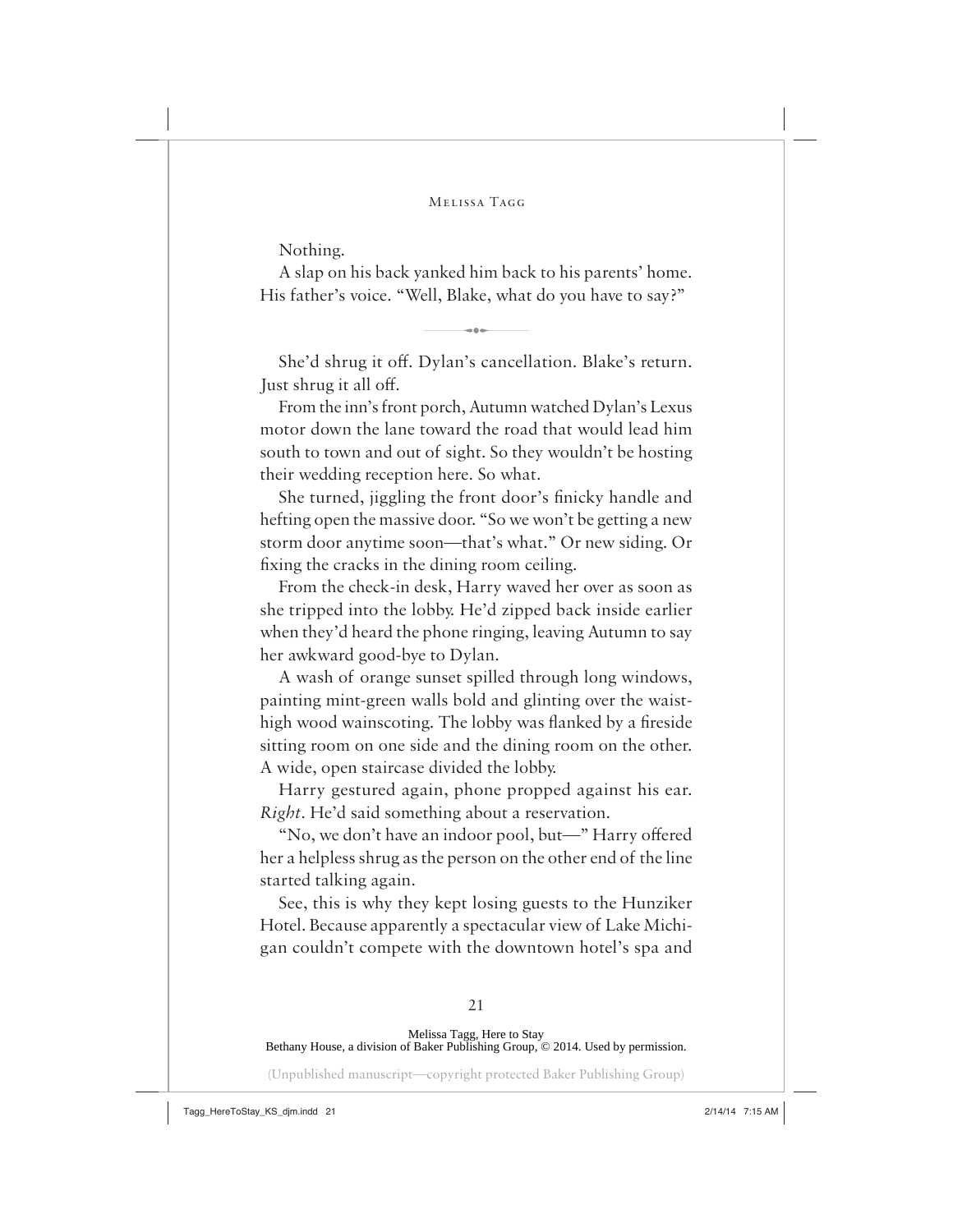indoor pool and oh-so-sturdy roof that probably wouldn't leak if a monsoon hit town.

"Unfortunately, no, it hasn't snowed just yet, but I can certainly try to put in a good word with Mother Nature." Poor Harry was definitely not winning this phone call. Which meant her inn was definitely not snagging this guest. She breathed her dozenth prayer for snow, for guests, then plucked a bottle of Old English and a rag from behind the desk.

"Find me when you're off the phone," she whispered, then headed for the dining room. Might as well check another to-do off the list while waiting for Harry. Guests received a complimentary breakfast in the table-dotted room, and it operated as a restaurant four evenings a week—for guests and the occasional community member who still remembered the inn existed.

Ten minutes later, she'd just about finished polishing the room's baseboards. She paused at the squeak of the swinging door leading into the kitchen, the sight of Betsy's purple old-school Nikes tapping to her side.

"Tell me what you're thinking, kiddo."

"Kiddo?" Autumn looked up from her kneeling position, the lemony scent of Old English wafting around her. "You're only nine years older than me, Bets."

"Yeah, but as your self-appointed big sister or maybe aunt—pick your surrogate family member of choice—I'm entitled to an endearment or two." The inn's chef straightened the apron cinched at her waist. "I saw Harry come in to catch the phone. Before he answered he said Dylan cancelled. How are you?"

"I'm fine."

Betsy tilted her head, black pixie hair held in place by a lace headband. "How fine?"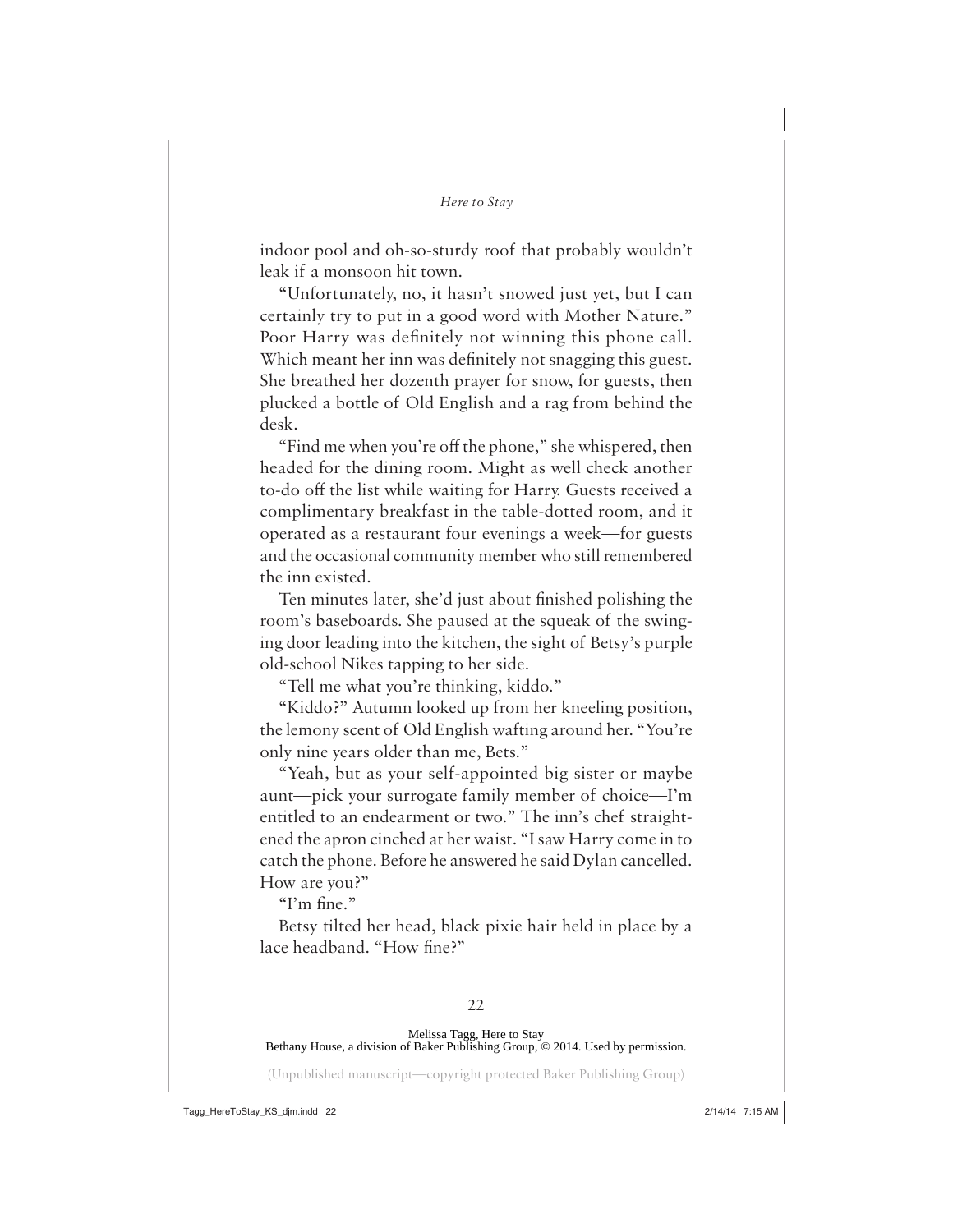Autumn capped her bottle of Old English and stood. "So fine someone should write a song about it."

"Autumn—"

"Why stop at a song? Why not a whole musical?"

Betsy's eyebrows peeked under her swooping bangs. "With dancing?"

"And outlandish costumes." She handed Betsy her rag and bottle, then reached around to pull a small notebook from her back pocket. Autumn plucked the pencil from behind her ear, drew a line through the second to last to-do on her list, and added, *Oil kitchen door hinges.*

"I think you're avoiding the topic at hand." Mild reprimand lingered in Betsy's voice. Which is what made Betsy less girlfriend and more nagging babysitter in times like these.

Sometimes Autumn didn't mind it. After all, her own big sister hadn't stuck around to play the role. But today . . . no thank you. *I don't need advice or a listening ear. I need guests. I need to catch up on mortgage payments. I need Dylan to turn his car around, say he changed his mind. I need that job in France.*

Any or all of it would do. Just some tangible signal God hadn't forgotten her.

"Autumn." Betsy tried once more.

Autumn turned away. Surely Harry was off the phone by now. She tracked toward the lobby, skirting around tables that probably wouldn't see guests tonight. "Don't you have cookies in the oven or something?"

"I think you're more bothered than you're letting on." Betsy trailed behind her.

She sniffed the air as she passed into the lobby. "I think I smell something burning."

Betsy's voice followed her through the doorway. "I think seeing Dylan again, hearing he's booking the hotel instead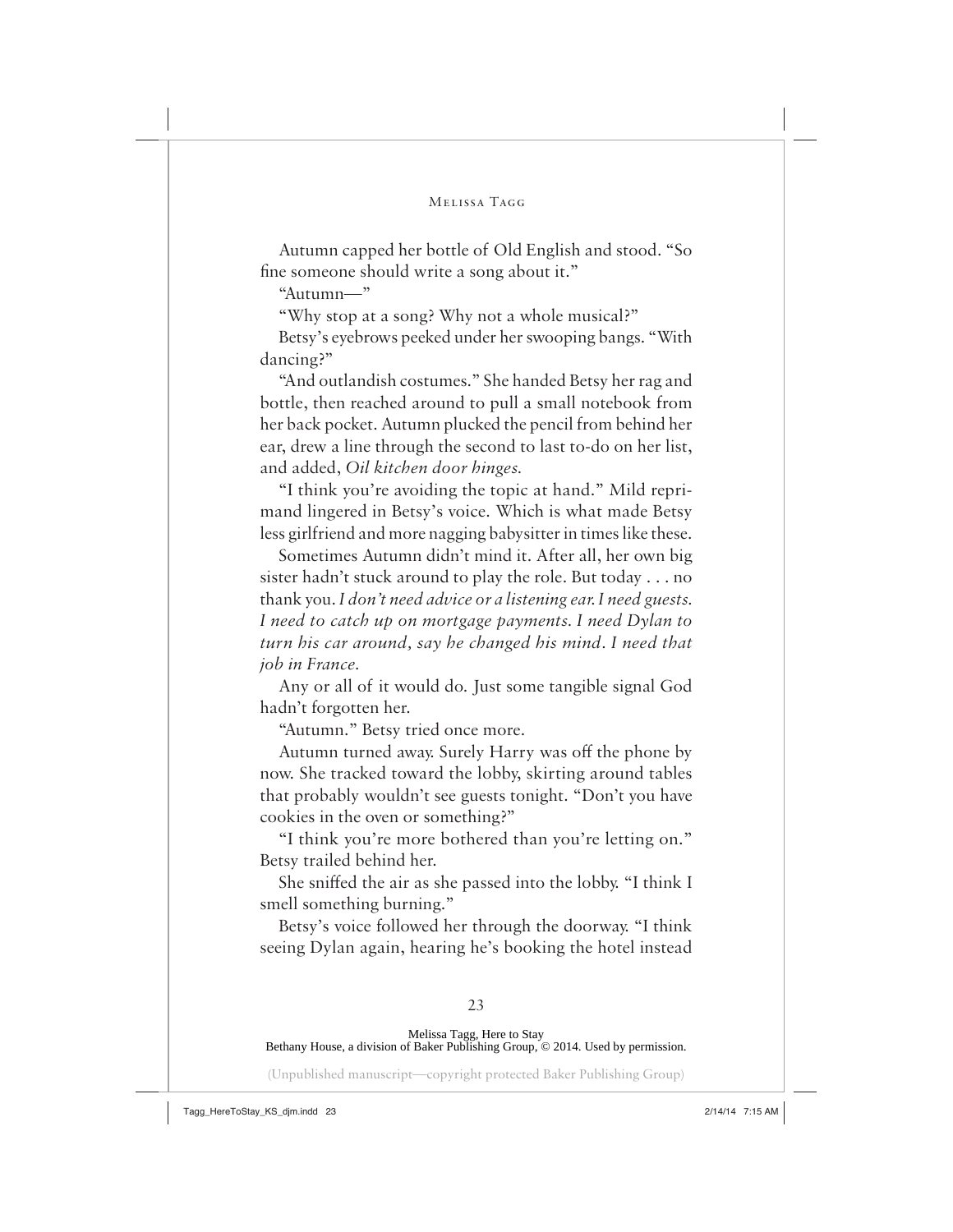of the inn, and finding out Blake Hunziker is back all in the same afternoon is enough to fluster even you."

Harry had managed to mention all that before answering the phone?

"You're not even listening to me anymore, are you."

Autumn tugged her hair free of her ponytail, and it fell in a mess of tangles to her shoulders. She sighed. "I'm listening, Bets, I'm just choosing not to let this turn into an impromptu therapy session. Because, seriously, I'm fine."

Betsy's eyes narrowed. "You do realize each time you say it, I'm less inclined to believe it."

Autumn angled around the check-in desk. Truthfully, seeing Dylan again had been more humiliating than anything. Especially when he'd made that comment about her "fitting them in" the day after Thanksgiving.

Oh, if he could only see her empty appointment book. Almost as empty as their reservation spreadsheet—and that alone would be enough to make her financial advisor swallow his dentures.

But her financial advisor wasn't the one charged with keeping the Kingsley Inn open. No, that had fallen to her. And the responsibility seemed just as heavy now—maybe heavier—as the day Mom had presented her with the deed. A surprise birthday gift two and a half years ago.

"*I know your Dad would've been proud to hand down his family's inn to you if he was still alive today."*

It had been all Autumn could do that day to clamp down her shock and plaster on a smile in a display of pleasure she didn't feel. Because Mom hadn't known about Autumn's hopes to leave the Kingsley Inn and all of Whisper Shore in the dust as she took off on the trip of a lifetime. Her greatest dream had been to land an international job. It was the reason she'd called off her engagement in the first place.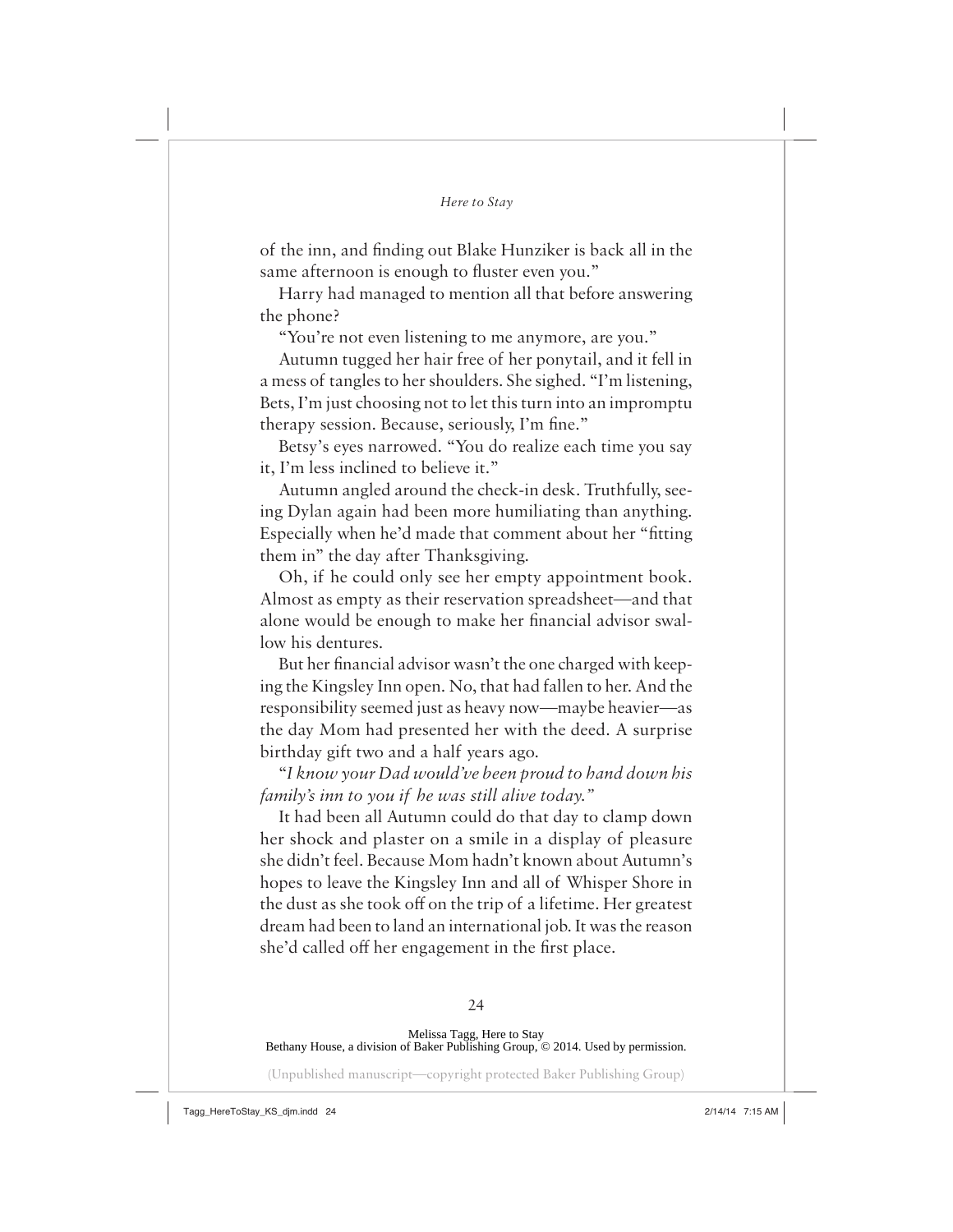Instead, she'd ended up with a commitment that often felt just as weighty as marriage. What was that Proverb about hope deferred?

Betsy leaned across the counter, voice dropping to a whisper since Harry still spoke on the phone. "Okay, so Dylan didn't bother you too much, but what about Blake?"

A clawing irritation finally scraped past her calm. "Closed subject."

 $"A$ utumn—"

"For the sake of what little calm I have left, Bets, drop it." She heard the dark tone of her tight words, saw the flinch Betsy tried to hide with a pause and a shrug.

And then, "Consider it dropped."

Betsy retreated into the dining room, the apology Autumn should've called after her struggling to get out from under the weight of a desperate desire to avoid the topic of Blake Hunziker.

She groaned as she replaced the cleaning supplies in a hidden shelf and then leaned over the surface of the desk, elbows propped, forehead in her hands. She heard the beep of Harry ending his call.

"What'd you say to her?"

Autumn only shook her head.

"You two bicker enough I could almost believe you really are related."

Autumn lifted her head. "Wasn't her. It was all me. I hate it when I'm like this. Snappish and . . . and . . ."

"Irritable?"

"Really, I'm irritable?"

Harry pushed his keyboard out of the way and balanced his elbows beside hers on the counter. "You actually want me to answer that?"

"Not so much."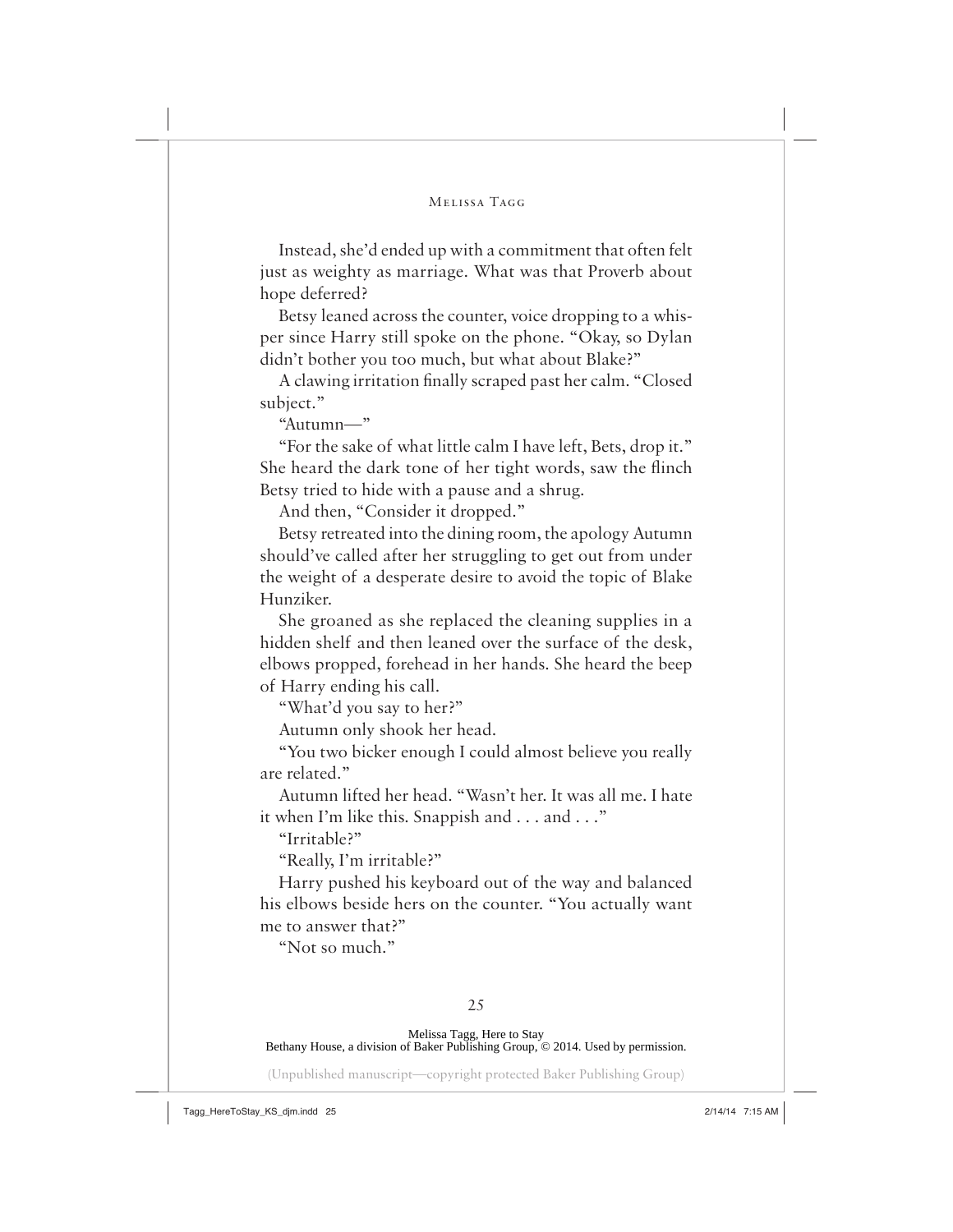"Well, this ought to cheer you up. It's what I came outside to tell you." He tilted his computer screen to face her. "Check out who booked the third-floor suite next month."

Autumn leaned in to read the name on the screen. "Dominic Laurent." She straightened, tapping her finger against her chin. "Dominic Laurent, why does that sound . . . ?"

"Think about it. The Laurent family? Ring a bell?"

"Oh my goodness." The screech exploded from her. "Laurent Lodging International. He's one of *those* Laurents?"

"It sounded familiar, so I Googled him as soon as I got off the phone. Definitely one of *those* Laurents."

The ones who owned hotels all over the world—mainly Europe, but lately in the U.S. too. Hadn't they just invested in a resort in Maine, turned it into a five-star destination? "He's staying *here*? Do you think it means . . ." Autumn's words rammed into each other as they tumbled out.

"Yeah, I do."

"But how  $\ldots$  ?" Autumn broke off at the sight of a pile of mail stashed beside Harry's computer keyboard.

"Maybe they saw our website," Harry said as she reached for the mail. "Or wait, we placed that ad in *Travel International* a few months back. Perhaps they want to invest? Or even buy you out."

Autumn fingered through the envelopes, heart racing and hands suddenly clammy.

"Except you wouldn't really sell, would you?"

Autumn stopped at the oversized envelope with the foreign postage. The words *Par Avion* stamped over the address. The name of the Paris hotel in the corner. This had to be it.

"Oh, this is a weird day." The words came out a whisper. "A weird, weird day."

Everything was happening in twos: The thorns: Dylan and Blake.